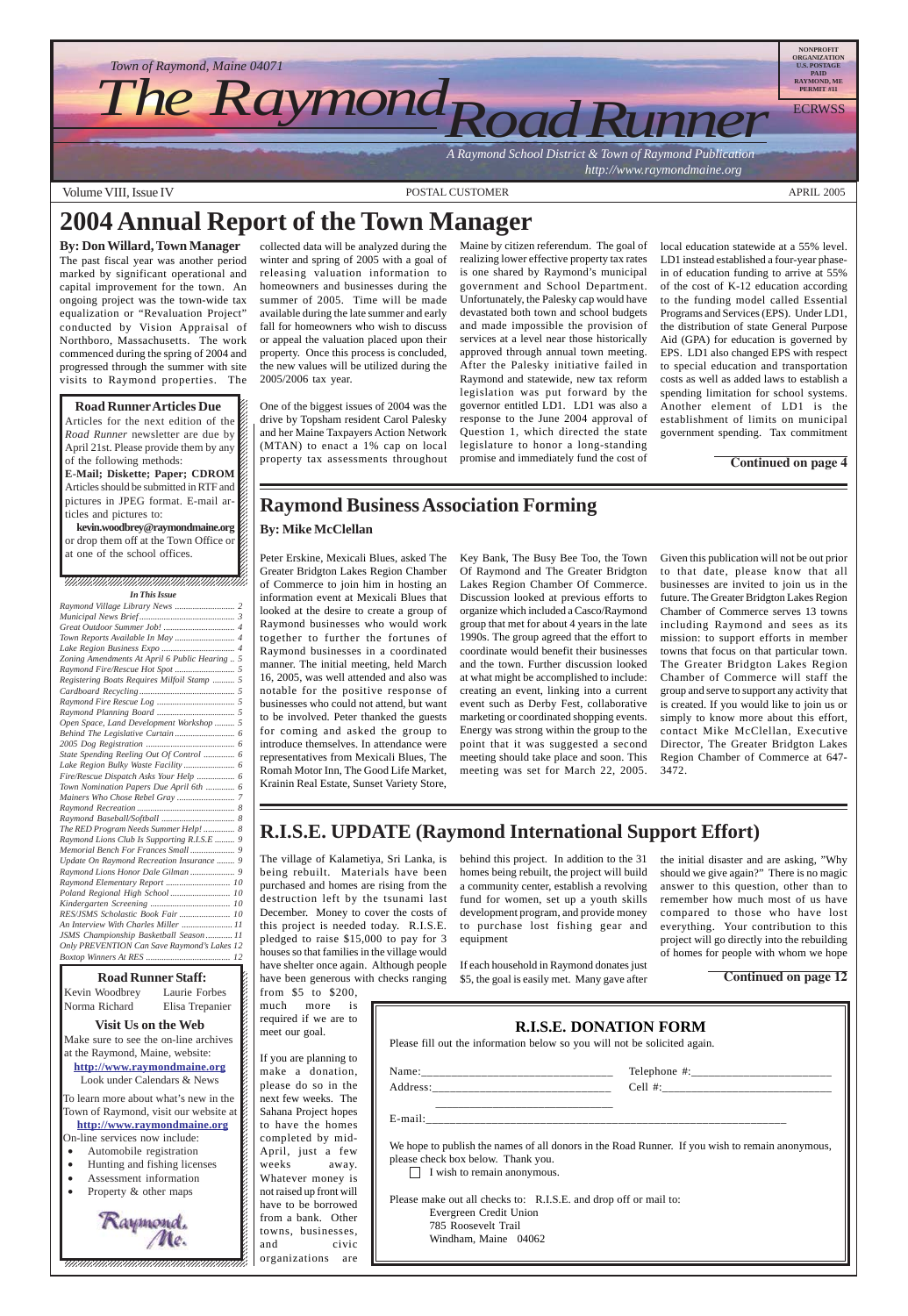| April 2005<br><b>Events and Meeting Schedule</b>                                                                    |                                                                                                                                                                            |                                                                           |                                                                                                                                                                                                                                                                         |                                                                                                                                                                               |                                                                                 |                                                                 |
|---------------------------------------------------------------------------------------------------------------------|----------------------------------------------------------------------------------------------------------------------------------------------------------------------------|---------------------------------------------------------------------------|-------------------------------------------------------------------------------------------------------------------------------------------------------------------------------------------------------------------------------------------------------------------------|-------------------------------------------------------------------------------------------------------------------------------------------------------------------------------|---------------------------------------------------------------------------------|-----------------------------------------------------------------|
| <b>SUNDAY</b>                                                                                                       | <b>MONDAY</b>                                                                                                                                                              | <b>TUESDAY</b>                                                            | <b>WEDNESDAY</b>                                                                                                                                                                                                                                                        | <b>THURSDAY</b>                                                                                                                                                               | <b>FRIDAY</b>                                                                   | <b>SATURDAY</b>                                                 |
| FB=Fire Barn<br>JS=Jordan-Small<br><b>KC=Kokatosi Campgnd</b><br>PS=Public Safety Bldg.<br>RE=Raymond<br>Elementary | <b>SG=Sheri Gagnon</b><br>TG=Town Garage RT85<br><b>TH=Town Hall</b><br><b>VL</b> =Village Library<br>VC=Village Church<br>VT=Village Tennis<br><b>MB</b> =Modular at JSMS |                                                                           |                                                                                                                                                                                                                                                                         |                                                                                                                                                                               | 1<br>6:30-8:30PM JS<br>Dance                                                    | $\overline{2}$                                                  |
| 3                                                                                                                   | $\overline{\mathbf{4}}$<br>10:00AM VL<br>Babytime                                                                                                                          | 5<br>6:30PM VC<br>Troop 800 Meeting<br>7:00PM TH<br>Selectmen Meeting     | 6<br>11:30AM JS<br><b>Early Release</b><br>10:00AM VL<br>Toddlertime<br>10:45AM VL<br>Preschool Storytime<br>7:00PM TH<br>Planning Board<br><b>Public Hearing</b><br>7:00-8:30PM VL<br><b>Alternative Philosophies</b><br><b>7:00PM VL</b><br>Class: Internet / Viruses | $\overline{7}$<br>6:30PM KC<br>Lions Club Meeting                                                                                                                             | 8                                                                               | 9                                                               |
| 10                                                                                                                  | 11<br>10:00AM VL<br>Babytime<br>6:00PM RE<br><b>Cub Scout Pack Meeting</b><br><b>7:00PM VL</b><br>Meet the Author                                                          | $12$<br>6:30PM VC<br>Troop 800 Meeting<br>7:00PM RE<br><b>PTA Meeting</b> | 13<br>10:00AM VL<br>Toddlertime<br>10:45AM VL<br>Preschool Storytime<br>7:00PM TH<br>Planning Board                                                                                                                                                                     | 14                                                                                                                                                                            | 15<br>9:00AM VL<br><b>Library Board</b><br>7:00PM VL<br>Reiki - the Healing Art | 16                                                              |
| 17                                                                                                                  | 18<br>10:00AM VL<br>Babytime<br><b>SCHOOL VACATION</b>                                                                                                                     | 19<br><b>SCHOOL VACATION</b>                                              | 20<br>10:00AM VL<br>Toddlertime<br>10:45AM VL<br>Preschool Storytime<br><b>2:00PM VL</b><br>Nature Program<br>3:00PM TH<br>Planning Baord Deadline<br>for May<br><b>SCHOOL VACATION</b>                                                                                 | 21<br><b>Road Runner</b><br>Deadline for May<br><b>6:30PM KC</b><br>Lions Club Meeting<br><b>Town Office</b><br><b>Absentee Ballots</b><br>Avaiable<br><b>SCHOOL VACATION</b> | 22<br><b>SCHOOL VACATION</b>                                                    | 23<br>12:00PM TH<br>Zoning Board of Appeals<br>Deadline for May |
| 24                                                                                                                  | 25<br>10:00AM VL<br>Babytime<br>7:00PM TH<br>Zoning Board of Appeals<br>7:00-8:30PM VL<br>How to Make Flower<br>Arrangements                                               | 26<br>6:30PM VC<br>Troop 800 Meeting                                      | 27<br>10:00AM VL<br>Toddlertime<br>10:45AM VL<br>Preschool Storytime<br>7:00 VL<br><b>Library Reading Group</b><br>7:00PM TH<br>Conservation<br>Commission                                                                                                              | 28                                                                                                                                                                            | 29                                                                              | 30                                                              |

#### **This Month At a Glance**

Wednesday, April 6 – Basics of Using the Internet and Dealing with Computer Viruses at 7pm

Monday, April 11 – Meet the Author –"The Three Grumpies", at 7pm

Wednesday, April 15 – Reiki - The Healing Art, at 7pm Wednesday, April 20 – "Owls and Bats," Nature Program at 2pm

Monday, April 25 – Garden Series with Floral Designer at 7pm

Wednesday, April 27 - Reading Group, at 7pm Sunday, May 1 – Mother's Day Craft from 2-4pm

#### **Dr. Seuss Night**

Raymond Village Library, along with Raymond Elementary School, celebrated Dr. Seuss's

birthday, March 2, 2005, in grand style. RES gymnasium filled with Dr. Seuss fans, young and old, to watch and listen to RES Librarian Deb Keef read "The Sneetches," acted out on stage by a group of Raymond students.

The festivities continued with a variety of stations for the participants to visit. One station, hosted by Margaret Mains, RES Title I Specialist, had matching phrases from Dr. Seuss to the correct Dr. Seuss story. The children earned prizes if they were able to match at least five of the phrases to the correct story.

Another station had a beanbag toss activity with Betsy Lepper, RES Phys. Ed. instructor. The children, wearing stars (as a Sneetch would), tossed beanbags to those without stars. This kept the players moving and interacting with each other in a way that would have pleased Dr. Seuss himself!

Lisa Schadler oversaw the tracing of all the children's feet. This represented "the many, many feet you meet" from "The Foot Book" by Dr. Seuss. What a variety of shapes, sizes and colors for all to see!

Another busy station was a craft activity making Yertle theTurtle. Participants constructed a paper turtle donning their own name. These turtles were stacked on top of

one another, covering the gymnasium wall! Allison Schadler kept order with the many turtles created and the many children visiting her station.

The night would not have been complete without singing Happy Birthday to Dr. Seuss, who was attending as the guest of honor (aka Mac Mains). The song was followed by delicious cupcakes generously made and donated by Gail Cole, Ellen Gagne, and Lisa Schadler.

All of the fun was captured by Lisa Davison of Raymond, who donated her photography talents by taking digital shots of all the action, from beginning to end.

Many thanks to RES for the use of their gym, to Deb Keef, Margaret Mains, Betsy Lepper, Lisa Schadler, Allison Schadler, Gail Cole, Ellen Gagne, Lisa Davison and Mac Mains for making Raymond Village Library's Fourth Annual Dr. Seuss Night such an enormous success!

#### **A Month Full of Programs**

Learn the **Basics of Navigating the Internet** to find information and learn how to find viruses and worms. This program will also teach you how to protect your computer from getting these nasties. This is not a handson class. It is a free interactive computer demonstration that is open to the public. This will be held Wednesday, April 6 from 7 to 8:30pm.

The Raymond Village Library is so proud to be able to bring Tamra Wight, the author of **"The Three Grumpies,"** to meet with our library patrons. It is such a treat to meet with someone who has accomplished the writing and publication of a book. Tamra will read her book, which is intended for the 3-8 years old age group. There will be a Grumpies page and crayons provided for children to color in while they listen to the tale of what happens when you wake up on the wrong side of the bed. Books will be available for purchase and autograph signing. This is an evening for the whole family, and we invite you to **Meet the Author** at the library on Monday, April 11 at 7pm.

Stressed after a long winter? How about those aches and pains that just don't seem to get better? Come and hear about **Reiki – The Healing Art.** Jake Jacobson will present a program explaining the history, philosophy, beliefs and methodology of the practice of Reiki. There will be a demonstration showcasing a short Reiki treatment. There will also be handouts available for those seeking further information. Come and find out what it is all about, Wednesday, April 13, at 7pm.

During school vacation the library has a wonderful nature program planned for the kids. **Owls and Bats** will be the topic for this year's Nature Program. Jocelyn Hubbell will once again share her nature knowledge with school age children on Wednesday, April 20, at 2pm. There will be a sign up sheet at the library or call 655-4283 to make sure you do not miss all the fun learning about owls and bats! This program is made possible by a grant given by **Loon Echo Land Trust** through the **Helen Allen Endowment Fund**.

Yes, spring is truly here, and it's time to really look through those garden catalogs and get busy planning our flower gardens. To help us, the **Garden Series on Floral Design** will be held at the library on Monday, April 25, from 7 to 8:30pm. Our own Jessica Fay, owner of the Raymond Village Florist, will lead a hands-on class, teaching us how to make a spring floral arrangement. Jessica will provide all the materials so there will be a \$7 fee for this class. You will make your own floral arrangement to take home with you. Due to limited space, registration is required. Please contact the Raymond Village Library at 655-4283 to sign up.

On Sunday, May 1, our Crafty Ladies will once again conduct a craft afternoon. This will be a Mother's Day Craft and will be held from 2 to 4pm. For more information, please call the library at 655-4283.

#### **Book Discussion Group**

This reading group, which meets monthly, will be reading "The Life of Pi," by Yahn Martel, for discussion. They will be meeting Wednesday, April 27 at 7pm. New participants are welcome.

#### **Raymond Village Library News**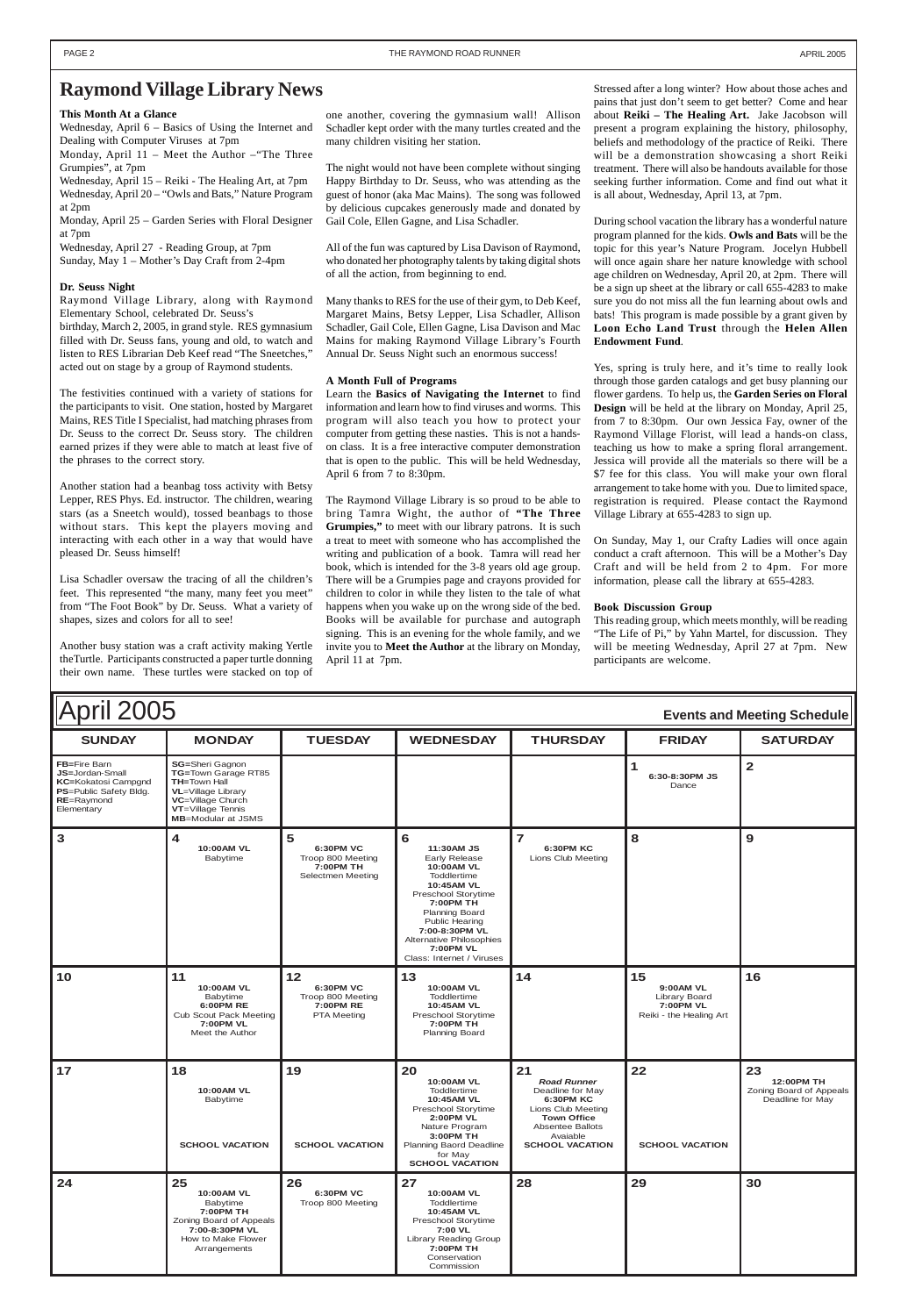#### **"Fine" Foods?**

In lieu of overdue fines the Raymond Village Library is accepting donations of food, toiletries and paper products for the month of April. These will be given to the Food Pantry, who provides assistance to folks in need.

The library is missing more than 200 overdue items. Other patrons would like to borrow them, and we cannot afford to replace them. Please check your shelves, return the overdue material, clear your conscience and help your community.

#### **Library Plans For The Future**

How can the Library best offer the materials, services and programs you want, and how do we get the word out about all that we have and do? What does the community need and how is it growing? For the past year the Planning Committee has been working to address these questions while drafting goals and objectives for the next three years. We hope to have the plan completed by May.

Based on last fall's survey results and other community input, we have focused on two service responses: Current Topics and Titles and Lifelong Learning. We've also examined issues of funding, staff, technology and space in the process of setting goals for the future. Please find copies of this draft plan at the library or at www.raymondmaine.org in the Library section. Your comments are wanted and welcomed.

# **Municipal News Brief**

**By: Don Willard, Town Manager**

The Raymond Board of Selectmen took the following actions in March 2005.

- 1) Discussion of the 2005-2006 Municipal Budget. The Selectmen met in workshop session for a detailed review of the 2005-2006 Municipal Budget by the town manager including a review and discussion of spending limitations imposed upon the town through the enactment of LD1 by the Maine Legislature. The enactment of LD1 has required a good deal of staff time in order to evaluate the impacts on Raymond. Review of the 83-page legislative document is still underway both at the town level and with assistance from the Maine Municipal Association. It is expected that a final determination of the maximum allowable level of budget increase for the 05/06 fiscal year will be determined by mid March.
- 2) Met in joint session with the Budget/Finance Committee for another presentation of the draft budget by the town manager. Budget/Finance Committee Chairman Rolf Olsen explained that the draft budget before the committee included all initiated and departmental requests, and the purpose of the joint meeting was to review the budget on a line-by-line basis to provide input to the selectmen and town manager prior to finalization of the Board of Selectmen's 05/06 Municipal Budget proposal. A detailed budget review was conducted with the Budget/ Finance Committee with recommendations to the Board of Selectmen. Various department heads, provider agencies, and individuals attended the meeting to make presentations supporting their budgetary requests. Budget/Finance Committee

- review and voting was set for Monday, March 21, 2005, at 7pm at the Town Office.
- 3) Executive Session Discussion of acquisition of real property and consultation with legal counsel as outlined under Maine Revised Statutes (M.R.S.A.) Title 1, §405(6)C&E. The Selectmen met with counsel in executive session later resuming regular session with no action taken.
- 4) Annual Unlicensed Dog Owner Warrant for signature – Louise Lester, Town Clerk. The town clerk explained the process under which dog owners who fail to license their pets are encouraged to do so. The approval of the Dog Warrant is an annual administrative function that allows the town to impose an additional \$10 fine and, if necessary, issue a summons for collection. Dog licensing fees are typically \$6 to \$10. After January  $31<sup>st</sup>$  the cost increases to \$15 and after the execution of the Unlicensed Dog Warrant, \$25. A list of dog owners failing to license their pets was provided to the Board of Selectmen. The Selectmen

voted unanimously to sign the annual Dog Warrant to facilitate collections.

- 5) Old (unfinished) business.
- a) Correction to abatement 2004/01A Amanda Simpson, Assessors' Agent. Tax Collector Donna Lovely discovered a clerical error related to abatement 2004/01A. The abatement table signed on February 15, 2005, needs to be amended and re-executed to correct a transposed entry. The Board of Selectmen unanimously approved accepting the amended abatement table.
- 6) 05/06 FY Municipal Budget deliberations Board of Selectmen. The Selectmen completed their deliberations of the fiscal year 05/06 Municipal Budget. The total was set at \$3,307,258 as compared to last year's \$3,134,370 or an increase of \$172, 888 or 5.52%. After revenues are factored in, the budget required from taxes is \$1,406,752 as compared to last year's \$1,343,702, an increase of \$63,050 or 4.69%. The Selectmen's budget is well below the maximum allowed under LD1, which would have permitted an increase of up to \$86,131 or 6.41%. Two additional budget items will be considered at town meeting, which include the digital broadcast studio proposal in the amount of \$58,000 from surplus that was carried forward to the annual town meeting from a special town meeting held on October 14, 2004. This proposal will be considered under a separate warrant article. The other warrant article is to consider funding the *Raymond Road Runner* newsletter in the amount of \$10,000. If the voters elect to approve this additional budget item, the overall level of increase from taxation will be \$73,050 or 5.44%. The Selectmen also approved the fiscal year 05/06 Tax Increment Financing District Budget in the amount of \$227,754 as compared to

last year's \$227,599, an increase of \$155.Non property tax revenues are projected to increase by 6.42% or \$109,838 to a total 05/06 budget projection of \$1,821,691 as compared to last year's \$1,711,853. 7) Town Manager report and communications. The town manager announced that Town Planner Robert Faunce had resigned and that a Request for Qualifications (RFQ) for a new contract planner is under development. It is expected that this position will be filled by mid May 2005. Mr. Faunce has agreed to extend his notice and contract by 30 days in order to accommodate the anticipated hiring timeline. The town manager wished to thank Mr. Faunce for his years of service to the Town of Raymond and dedication to providing quality planning services for our community.

8) The town manager also provided a status report on the Raymond revaluation being conducted by Vision Appraisal. All residential data collection has now been completed with the exception of boat slips, boat racks, and seasonal campsite outbuildings. Approximately 80% of commercial data collection has been completed to date. The remaining commercial properties will be completed shortly. Data entry of completed parcels began in November and is ongoing. Callbacks for year round Raymond residents started in mid February and will continue until the end of the month. Callbacks for seasonal residents will be conducted around Memorial Day. Neighborhood delineation has been slowed somewhat due to heavy snows that limited access to certain areas of town. About 50% of this work has been completed to date. The town assessor is working on the sales analysis file and NDS tax software. The GIS shape files will be available after all April  $1<sup>st</sup>$  lot mergers and lot splits are completed. The town will provide an electronic printout of all building permits from April 1, 2004, onward. Vision Appraisal is adhering to the original schedule, and the revaluation is proceeding as planned. The town manager announced receipt of a 2004 Homeland Security Grant in the amount of \$66,841.44 for use by the Town of Raymond to make equipment and emergency preparedness improvements to Jordan-Small Middle School and Raymond Elementary School.

9) Selectman Christine McClellan made a request from the Comprehensive Plan Implementation Committee that the Selectmen allow a supplemental warrant for town meeting to facilitate proposed ordinance changes. There is concern that the Comprehensive Plan Implementation Committee cannot meet the printing deadline for the *Town Report* but will finish work well in advance of the legal posting notice time required for annual town meeting on May 21, 2005. If the Comprehensive Plan Implementation Committee requires additional time, a supplemental

warrant will need to be prepared and made available as a handout for Annual Town Meeting. The Board of Selectmen approved this request unanimously.

10)Selectman McClellan also reported that the Cumberland County Sheriff's Department has apparently halted discussions about having a sheriff's office in Raymond. The town manager indicated that this would not lessen the amount of coverage the town received, and the deputies would still utilize the Public Safety Building as an area for meetings, training, and completion of work. The Selectmen instructed the town manager to draft a letter to the County Commissioners declaring their disappointment. It is the understanding of the Town of Raymond that Cumberland County could have realized an operational savings within the Sheriff's Department totaling over \$10,000 if they had elected to move the Sheriff's Patrol Office from Naples to Raymond.

11) Authorized Payroll and Appropriation Warrants dated March 4, 2005, and March 15, 2005.

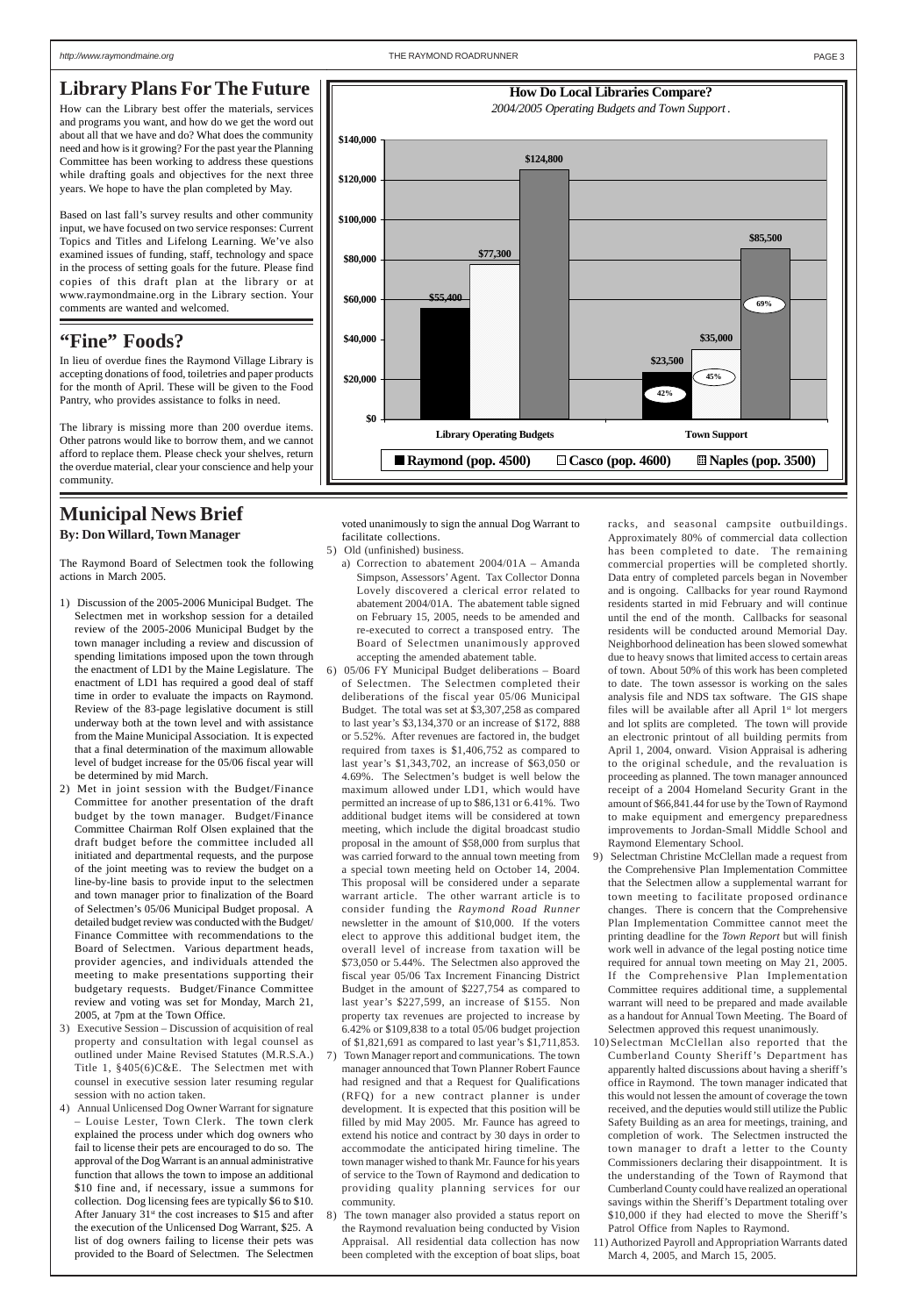growth allowed under LD1 is a combined annual "growth limitation factor" comprising two components: the first is "average personal income growth," which is set each year by the state, and the second is "property growth factor," which is the percentage increase of taxable valuation from one tax year to the next. Interestingly, when these factors are applied to the Town of Raymond, a total theoretical annual budget growth allowance for FY 05/06 of 6.41% results. The municipal budget approved by the 2004 Annual Town Meeting was an increase of 5.48% or nearly one percentage point below the new spending limits imposed by LD1. It remains to be seen whether LD1 will achieve its goal of capping state, county, municipal, and school expenditures but, given Raymond's rapid level of real growth, combined with the annual adjustment for income growth, it appears that historic Raymond budgets have been and now will continue to be lower than the state mandated provisions of LD1.

After several years of planning and study, including the opportunity for citizen input, the Town of Raymond 2004 Comprehensive Plan was approved at a special town meeting held on October 14, 2004. The new Comprehensive Plan is essentially a study of the town's natural and financial resources, demographics, infrastructure, and land use patterns that addresses the challenges the town expects to face in the next ten-year period. The plan outlines a specific set of goals, policies, and strategies to help Raymond reach a shared vision of the future. Proposed ordinance changes consistent with the Comprehensive Plan will occur over the next several years as the Comprehensive Plan Implementation Committee offers choices for residents to consider at town meeting.

Many positive developments occurred in the Fire/Rescue Department this past year including the acquisition of a fast attack mini pumper/extrication truck to provide first responder emergency services particularly for automobile accidents and response to structural fires. This vehicle is well suited for use in Raymond given its small size and ability to navigate the numerous private and camp roads. Another piece of equipment acquired

was an aerial pumper truck or "squirt." This apparatus replaced Engine 1, which was a 1981 model in poor mechanical condition. The acquisition of the new truck was made through a capital improvement bond, approved in 2004, in the total amount of \$550,000, which will also fund the cost of a new ambulance to replace Rescue 2 in 2005.

Another improvement in the Fire/Rescue Department was the addition of a rescue boat for use on Sebago Lake. The boat, which was acquired through the Maine Department of Surplus Property, was rehabilitated at no cost by Sabre Yachts and lettered by Sebago Sign Works. This boat was used in partnership with Frye Island to provide a public safety presence on Sebago Lake in cooperation with the Sebago Water Safety Watch Group. It is also a valuable asset for search and rescue operations to supplement the town's Zodiac rubber boat, which is better suited for use on smaller lakes and ponds.

2004 marked the third year of Raymond Waterways Protective Association's milfoil monitoring and eradication program. The threat of invasive aquatic plants taking hold in Raymond is real and would have devastating consequences to the environmental health of our many bodies of water. For this reason the town dedicated \$9,000 in support of this organization with the remainder of the budget coming from private contributions and grants.

A \$950,000 bond was approved at the 2004 Annual Town Meeting for Public Works road reconstruction, with the first order of business being the completion of a comprehensive pavement management study by a professional engineering firm to evaluate the present condition of all of Raymond's roads and make recommendations for maintenance and reconstruction work. It is expected that this program will commence during 2005 and run for a three-year period.

Another major Public Works project was the Route 85 overlay project completed in partnership with the Maine Department of Transportation (MDOT), which starts at Route 302 and ends just past Jordan-Small Middle School. The final phase was Route 302 to Mill Street and, as was

the case with the previous two phases, involved the installation of improved drainage and grading as well as full-width pavement reclamation and overlay.

I would like to highlight two community volunteer efforts. First is the creation of the Route 302 Beautification Committee. This dedicated group of volunteers put in over 456 hours during the spring, summer, and fall maintaining the landscaping and planting improvements along the Route 302 Improvement Project corridor. The result of their dedication and gardening expertise was clearly evident to motorists and pedestrians using the corridor.

Volunteer committee work also continued to promote the strategy of "One Raymond." This program is an initiative of the town and school in partnership with Raymond's many volunteer organizations to maximize community benefits through shared utilization of financial and capital resources, as well as providing an avenue for cooperative connections to be made.

A committee formed by the Board of Selectmen in 2003 is the Town Office/Library Building Committee. This group met throughout 2004 to evaluate present and future capital building needs, reporting back to the Selectmen with recommendations for future construction and/or renovation activity.

Town Elections will be on Friday, May 20<sup>th</sup> from 7am to 8pm at Jordan-Small Middle School. If you won't be available to vote on Friday, absentee ballots will be available from April 21<sup>st</sup> at the Town Office. If you would like to have an election ballot sent to you, the voter must request one from the Town Office. If you wish to vote on the town budget, you must be present at Town Meeting.

In closing, I would like to thank the Board of Selectmen for their leadership and support, Raymond's many energetic volunteers who contribute immense amounts of personal time to making the community a better place to live, and the town employees for their hard work and dedication. I continue to be very optimistic about Raymond's future as we address the continuing challenges of growth and development in a time when fiscal restraint is necessary at all levels of government. The whole community has always worked together to achieve its goals, and in that regard, I look forward to receiving any suggestions you may have to improve upon local government services. Please contact me directly at don.willard @raymondmaine.org or by telephone at 655- 6994 ext. 31.

#### **Lake Region Business Expo**

The Lake Region Development Council is excited to announce the Lake Region Business Expo 2005 *"Live, Work & Thrive in the Lake Region"* on Friday, April 15, and Saturday, April 16, 2005, at the Windham High School, Gray Road, Windham. This Lake Region Development Council event is a two day trade show serving all sectors of business: finance, retail, service, manufacturers, health care, marketing, technology, non-profits and more! This event also marks a community celebration showcasing the best the Lake Region has to offer. A great networking opportunity! Experience the best of the Lake Region at this year's show! For more information on how your business or community organization can participate, please contact Audra or Brigitte at LRDC, 5 South Casco Village Road, South Casco; phone 207.655.2700; fax 207.655.2727; e-mail info@lrdcmaine.org.

#### **Animal Control Report February – March**

2/17 Dogs at large chasing cats – no contact with dogs  $2/18$  Cat in heat duct – cat owner checking with home owner

2/20 Follow up on the cat in heat duct

2/23 Stray cat – picked up cat

- 2/24 Stray cat taken to Animal Refuge League
- 2/25 Two dogs at large no contact with dogs
- 2/25 Flying squirrel in house trapped and released by home owner
- 2/28 Dog bit human 10 day quarantine
- 3/1 Information taken on dog bite
- 3/2 Information taken on dog bite
- 3/3 Dog at large radio collar didn't work
- 3/4 Follow up on dog at large verbal warning
- 3/10 Two dogs at large taken care of by Casco
- 3/10 Barking dog complaint looked for owner
- 3/11 Dog missing took information

The Raymond Waterways Protective Association (RWPA) is seeking applications from environmental professionals, conservation minded college level students, graduates, teachers or other qualified people for a summer position based in Raymond, Maine. Milfoil and other Invasive Aquatic Plants (IAP) pose a real and substantial threat to Maine's lakes. Raymond's lake resources support a major portion of the local economy and the milfoil/IAP threat cannot be ignored. Stewardship and active management are essential to preserving the quality and character of our waterways.

The primary duties of this position will include:

4. Monitoring our lakes for milfoil and other IAP.

It is anticipated that the Rangers would each spend about 25 hours per week on boat ramp inspection and education

(six hours on each Saturday, six hours on each Sunday, and several hours per day three days per week), June through August. Five hours per week would be allotted to on water patrolling, coordinating volunteers and town wide education.

- 1. Inspecting boats and trailers at launch sites in Raymond during busy times.
- 2. Educating all users of our waterways (boaters, residents, friends/relations, renters, rental agencies) about the risks of milfoil/IAP and the importance of cleaning boats and gear. 3. Working with trained volunteers to identify plants and properly report and manage any confirmed plant colonies. of related experience and references by Monday, May 2nd, to: Raymond Waterways Protective Association

Compensation for this position will be in the \$10 to \$12/ hour range, according to experience. Prior experience with milfoil/IAP is preferred but not required. The RWPA will pay for the cost of training (boat inspection, plant identification). Experience or familiarity with lake water quality issues (i.e. Non-Point Source Pollution/Erosion Control/Vegetated Buffers and Camp Road care), or other natural resource/Ranger experience will be considered a benefit. A home computer with e-mail would be beneficial, but not required.

Actual work hours will depend on available funding. Interested people should send a resume including a list

P.O. Box 1243

Raymond, ME 04071-1243 ATTN: Lakes Protection Ranger

Again this year, the Annual Town Report will not be mailed to the citizens of Raymond as a cost saving measure. Copies of the Town Report will be available at: the Town Office, the Village Library, Clough's Store, Sunset Variety, and Hilltop Market. We expect that they will be available shortly after the first of May in time for the Annual Town Meeting on Saturday, May 21<sup>st</sup>, beginning at 10am at Jordan-Small Middle School.

#### **2004 Annual Report of the Town Manager**

#### **Continued from page 1**

### **Great Outdoor Summer Job! Lakes Protection Rangers**

### **Town Reports Available In May**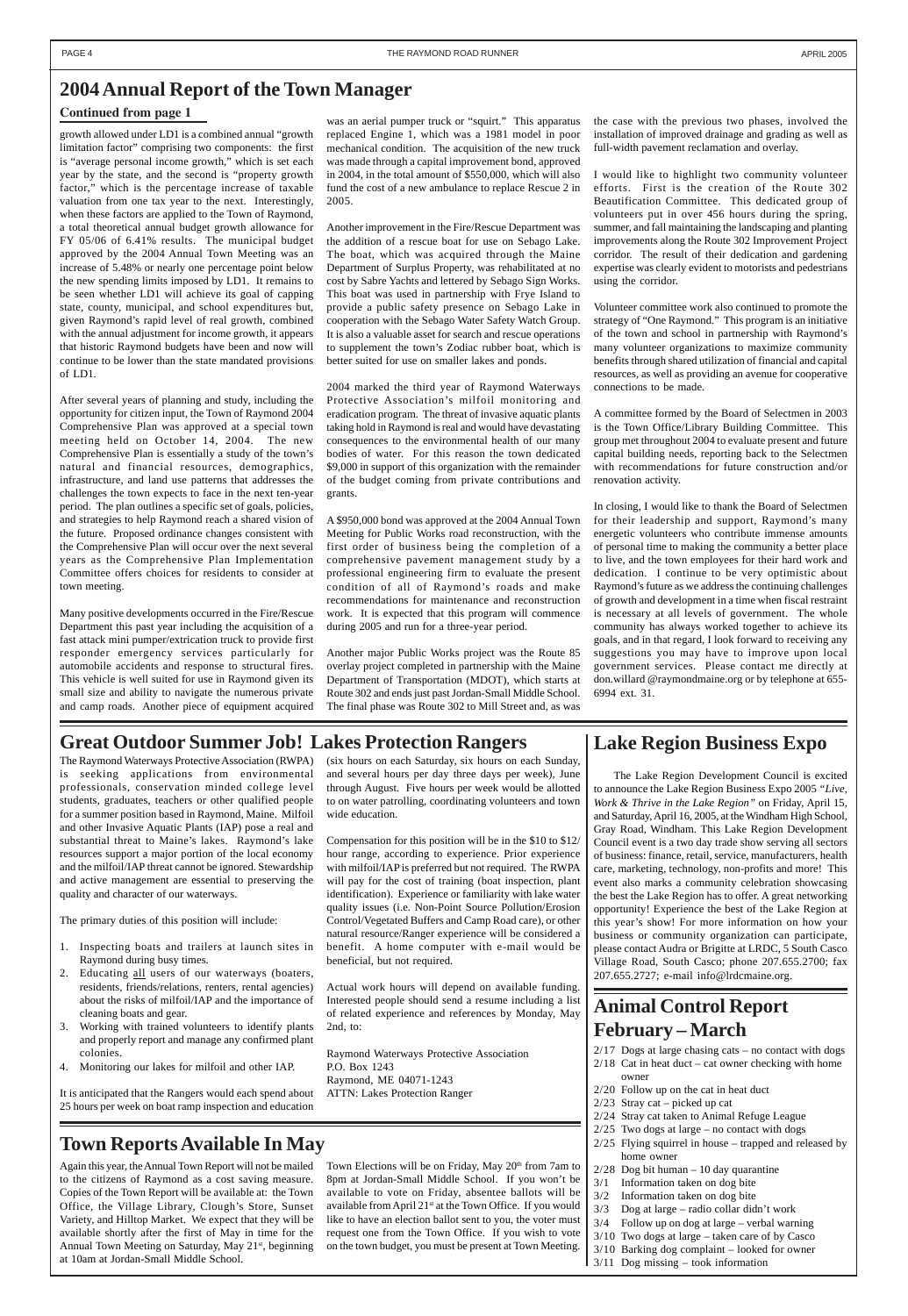**Open Space, Land Development And Water Quality Workshop Rescheduled To Tuesday April 12, 7pm At The Town Office**

Due to yet another huge snowstorm on March 8, the Open Space/NEMO workshop has been rescheduled to the above date, time and location. The Raymond Conservation Commission's new Open Space map will be presented, which has been prepared by GIS Coordinator Elisa Trepanier. A brief discussion of the Open Space planning process will follow, with an opportunity for input from Raymond's Boards and the public. The presentation will then shift into NEMO mode and will be led by LaMarr Cannon, who is the Maine NEMO coordinator (we'll tell you what NEMO stands for at the workshop!). LaMarr's PowerPoint presentation will include the relationship between development and pollutants, methods for low impact development, and planning tools to reduce impact (including open space planning). We urge Board and committee members and the public to attend. For more information, contact John Rand at jbr@prexar.com or 655-4277.

#### **Raymond Planning Board**

The Raymond Planning Board is looking for applicants for a position on the Board. Please forward your letters of interest including a short resume to Louise Lester, Town Clerk, 401 Webbs Mills Road, Raymond, ME 04071 or e-mail louise.lester@raymondmaine.org. The Board meets the second Wednesday of the month to study Raymond's residential and commercial development, as well as writing potential ordinances having to do with Land Use.

The recently formed Comprehensive Plan Implementation Committee (CPIC) has been meeting weekly with the purpose of implementing strategies reflecting the goals and policies proposed in the 2004 Comprehensive Plan.

The vision statement of the Committee is: "The purpose of the Comprehensive Plan Implementation Committee (CPIC) is to guide and facilitate the translation of the 2004 Comprehensive Plan's vision, goals, policies, and strategies into the day-to-day operations and actions of Town government."

Those policies of highest priority have been addressed by the CPIC with the goal of presenting certain articles for approval at the Town Meeting in May.

The challenge of translating recommended strategies is a difficult one because of the nature of how a Comprehensive Plan is developed. The collection of policy data for the plan was based on individual comments at numerous public meetings. This information was then analyzed and conclusions drawn regarding what the majority of residents considered important. Time was not available during the data collection process for a comprehensive comparison of ideas, nor the development of studies to determine the ultimate effect on our current laws and ordinances. Questions that still need to be asked of the community are: (1) what is the community willing to pay for; (2) how should any idea be translated into new ordinances or laws for Raymond's future, and (3) what does the CPIC do with new or expanded ideas not presented during the development of the final plan?

We are faced with challenges of incorporating changes into the existing ordinances, in some cases replacing all or part of them, while avoiding the creation of conflicts with other related ordinances. This process also includes coordination with the Planning Board, as they are responsible for the ongoing review of ordinances as well as holding the public hearing for amendments.

Now that the Committee has forwarded its work to the Planning Board, a public hearing will be held on Wednesday, April 6th, at the Jordan-Small Gymnasium to discuss proposed articles for the May Town Meeting. These articles primarily relate to Land Use and encompass zoning density changes in existing districts, a change in the boundary of one district, and abolition of one district. This hearing gives the citizens of Raymond discussion time with the CPIC and Planning Board members. Copies of the current ordinances, comprehensive plan, and warrant articles are on the Raymond website at www.raymondmaine.org and will be available at the Public Hearing. We invite you to study these and attend the Public Hearing or contact committee members with your observations.

Only so much could be accomplished in time for this May's Town Meeting. Substantial work in the next year or two is anticipated by the CPIC in order to fully implement the policies and strategies of the 2004 Plan. The implementation of some significant Plan policies will require extensive rewriting of various existing ordinances; and as soon as we can align sections of the Comprehensive Plan with new or revised ordinances, we will bring them to you.

## **Comprehensive Plan Implementation Committee And [Raymond Fire Rescue Log Planning Board To Present Zoning Amendments At April 6 Public Hearing**

| 2/18/2005 | 1934 | ROOSEVELT TRL.               | <b>FIRE ALARM</b>                  |
|-----------|------|------------------------------|------------------------------------|
| 2/19/2005 | 1215 | ROOSEVELT TRL.               | <b>LEG INJURY</b>                  |
| 2/21/2005 | 658  | AUTO AID GRAY                | <b>PUBLIC ASSIST</b>               |
| 2/22/2005 | 753  | M/A GRAY                     | STATION COVERAGE                   |
| 2/22/2005 | 810  | M/A GRAY                     | <b>RESCUE CALL</b>                 |
| 2/22/2005 | 1545 | ELIZABETH AVE                | <b>MEDICAL EMERGENCY</b>           |
| 2/23/2005 | 1405 | LAKE SIDE DR.                | TREE / POWERLINES                  |
| 2/23/2005 | 1547 | M/A CASCO                    | STRUCTURE FIRE                     |
| 2/24/2005 | 720  | <b>COUNTY RD</b>             | GEN. ILLNESS                       |
| 2/25/2005 | 1751 | M/A WINDHAM                  | <b>STATION COVERAGE</b>            |
| 2/27/2005 | 1438 | <b>WEBBS MILLS RD</b>        | <b>FIRE ALARM</b>                  |
| 2/28/2005 | 1145 | <b>PLAINS RD</b>             | DOG BITE                           |
| 2/28/2005 | 1943 | WEBBS MILLS RD               | <b>FIRE ALARM</b>                  |
| 3/1/2005  | 1534 | WEBBS MILLS RD               | <b>CHIMNEY FIRE</b>                |
| 3/3/2005  | 804  | M/A CASCO                    | <b>FURNACE PROBLEM</b>             |
| 3/3/2005  | 1430 | <b>THOMAS POND</b>           | <b>MOTOR VEHICLE</b>               |
| 3/4/2005  | 1021 | M/A CASCO                    | PARAMEDIC INTER.T                  |
| 3/4/2005  | 1450 | M/A WINDHAM                  | <b>MOTOR VEHICLE</b>               |
| 3/5/2005  | 954  | <b>FLYNN RD</b>              | DIFF. BREATHING                    |
| 3/5/2005  | 1654 | <b>MEADOW RD</b>             | PUBLIC ASSIST                      |
| 3/6/2005  | 2336 | <b>SAMUEL RD</b>             | PSYCH CALL                         |
| 3/7/2005  | 1117 | ROOSEVELT TRL.               | <b>SMELL OF PROPANE</b>            |
| 3/8/2005  | 925  | <b>M/A WINDHAM</b>           | HIP INJURY                         |
| 3/8/2005  | 1147 | <b>PANTHER POND</b>          | AGENCY ASSIST CCSO                 |
| 3/9/2005  | 707  | OAKLEDGE HILL RDVEHICLE FIRE |                                    |
| 3/9/2005  | 939  | ROOSEVELT TRL.               | MOTOR VEHICLE                      |
| 3/9/2005  | 1513 | <b>PINE LANE</b>             | <b>MEDICAL EMERGENCY</b>           |
| 3/9/2005  | 2119 | EGYPT RD                     | <b>CHIMNEY FIRE</b>                |
| 3/10/2005 | 818  | NO.RAYMOND RD                | <b>MOTOR VEHICLE</b>               |
| 3/10/2005 | 920  | <b>EGYPT RD</b>              | <b>MOTOR VEHICLE</b>               |
| 3/10/2005 | 1403 | M/A CASCO                    | SUBJ. ETOH TO DETOX                |
| 3/10/2005 | 1629 | <b>MAILMAN RD</b>            | DIFF. BREATHING                    |
| 3/10/2005 | 1907 | M/A WINDHAM                  | <b>MEDICAL EMERGENCY</b>           |
| 3/11/2005 | 700  | <b>AUTO AID GRAY</b>         | <b>MEDICAL EMERGENCY</b>           |
| 3/11/2005 | 1335 | <b>BRADS WAY</b>             | LEG INJURY                         |
| 3/11/2005 | 1747 |                              | CARRIAGE HILL RD PED/MOTOR VEHICLE |
| 3/12/2005 | 224  | <b>PATRICIAAVE</b>           | <b>VEHICLE FIRE</b>                |
| 3/12/2005 | 1937 | <b>BROWN RD</b>              | <b>MEDICAL EMERGENCY</b>           |
| 3/13/2005 | 1130 | ROOSEVELT TRL.               | <b>MEDICAL EMERGENCY</b>           |
| 3/13/2005 | 2318 | MAIN ST.                     | <b>CHIMNEY FIRE</b>                |
| 3/14/2005 | 331  | <b>AUTO AID GRAY</b>         | <b>MEDICAL EMERGENCY</b>           |
| 3/16/2005 | 1947 | <b>GORE RD</b>               | GEN. ILLNESS                       |
|           |      |                              |                                    |

Greetings!! As the days get longer and warmer, I would still like to remind you that with warm weather following all the snow, we will start to see more and more water on the roads. This water may be deep in spots, and this could cause your cars to hydroplane. Though the days are warm, the nights are still going to have a temperature close to or below freezing, bringing us black ice. **DRIVE SAFELY.** I have also noticed that there is still a lot of activity on the lakes and ponds. It won't be long till the ice becomes UNSAFE. There are spots of open water on some bodies of water now. Play smart and start wrapping up your winter water sports. As we all know, there will be ample opportunities to start them all over again in less than seven months!!!!!

#### **Part Time Heros Needed!**

The Raymond Fire Department is looking for a few good people. We are a department of volunteers who are supplemented by career staff. The Raymond Fire-Rescue is fortunate to have a wide variety of people who support our emergency response operations. Some of our volunteer staff are employed as business owners, police officers, full time firefighters, repair technicians and executives by day, but by night they are the professionals who respond to your emergency. They are called upon in a moment's notice to respond to and aid those of us in need. That is why we train and equip our fire and rescue team to handle a wide variety of emergencies safely.

*Do you have what it takes to do the job?* Stop by and talk to one of our members, call us at 655-7851 or stop in to our new station on 302 any Wednesday night from 6-7:30pm. Your investment of a few hours a week could save a life and will definitely be rewarding. **Until next month - work safe, play safe, STAY SAFE!**

Send comments or suggestions to:

Raymond Fire/Rescue 1443 Roosevelt Trail Raymond, ME 04071 ATTN: Joshua Stevens Or e-mail me at josh.stevens@raymondmaine.org

The Maine Department of Inland Fisheries & Wildlife is continuing the milfoil stamp program on all motorized boats that will be using Maine inland waters. This money will be used for programs to study and prevent the water plants, including milfoil, from permeating Maine's fresh waters. The Eurasian milfoil plant is an invasive plant which eventually chokes fresh water lakes, ponds, and rivers. Once established in a lake, it can become impossible to control. Maine is trying to keep milfoil and other invasive water plants from its waters, and this program is trying to keep our lakes, ponds, and streams from getting it. For anyone with a non-motorized boat who wishes to participate, the stickers are also available at the usual cost.

Part of the ongoing program in Raymond is supporting rangers who are either paid or voluntary who check boats being launched into our lakes. The major way that invasive water plants get into our lakes is by the plant being transported on boats, motors, and boat trailers. If you would like to volunteer, please e-mail Noralee Raymond at noralee.raymond@raymondmaine.org or call John Rand at 655-4277.

When you register your boats, the regular fees will be charged, but in addition a \$10 fee will be charged for residents and \$20for nonresidents.

### **Raymond Fire/Rescue Hot Spot**

"Keeping Our Community Safe Through Education" our emergency response operations. Some of our 3/19/2005 903 M/A CASCO

#### **Registering Boats Requires Milfoil Stamp**

### **Cardboard Recycling**

The Town of Raymond recycles corrugated cardboard at three sites: District II Fire House/Public Works Garage on Webbs Mills Road, Raymond Elementary School, and Jordan-Small Middle School. Because of limited space, it is imperative that you break down the boxes left at those sites. If the boxes are left without breaking down, they take up an extraordinary amount of room which leaves the dumpsters unavailable for their full capacity.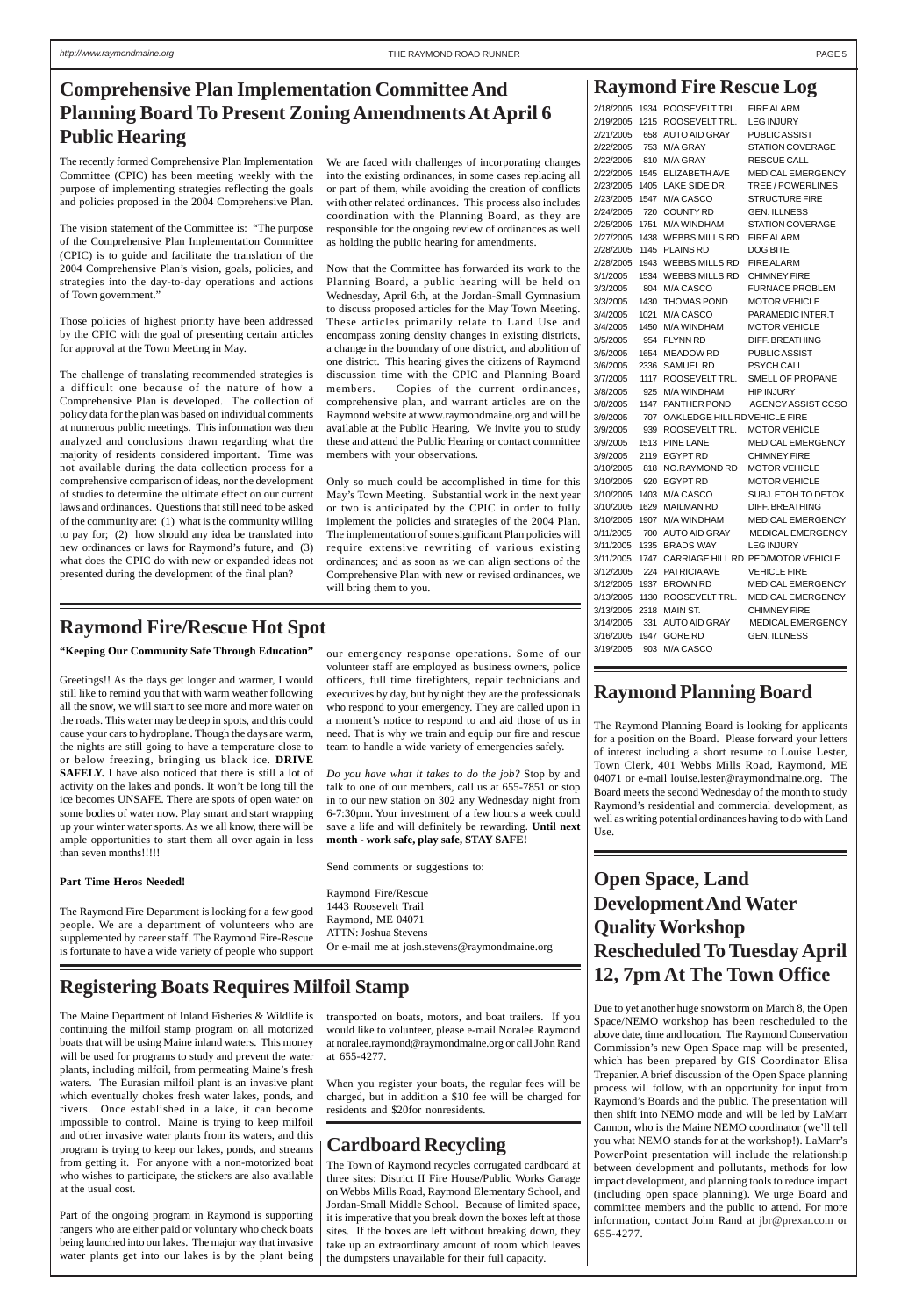#### **By: Senator Bill Diamond**

There were over 2100 bills submitted by legislators for consideration during this first legislative session. These bills will have to be printed and referred to one of the seventeen legislative joint standing committees for public hearings. This process is already underway. When you consider the costs of printing the bills, advertising for the public hearings in statewide newspapers and the time needed for both the committees and the full legislature to debate the bills, it adds up to a huge amount of time commitment and a healthy sum of money.

Having said that, the uniqueness of our democracy in Maine is that each citizen has the opportunity and right to be heard by their elected legislature. In particular, unlike some states, the Maine legislature allows any citizen to come to Augusta and speak at any public hearing without special request or permission. This means that the process takes a little longer, but democracy is designed to be a bit "cumbersome."

Oftentimes, you will read about the more unusual bills which have been submitted for legislative consideration. In fact, you may feel that some of these bills are downright foolish. People have asked me, for example, why the legislature wastes its time and money to print, advertise and discuss such legislative bills as: dividing Maine and making northern Maine the 51st state.

Other questions regarding bills include making Moxie the official beverage of Maine and debating what should be the official state rock. Many of these bills are put in at the request of legislators' constituents back home, and to them, the bill is something they believe in and want to be considered. It's the job of each legislator to give their constituents an opportunity to be heard.

It's the old "one man's treasure is another man's trash" concept. What seems silly to some is vitally important to others. Legislators in Maine take great pride in representing their constituents, and sometimes that means putting in a bill that may appear to be frivolous to some.

Remember that legislators have no restrictions on submitting bills the first year of the two year session, but the second year, which starts next January, is limited to only those bills which get approval by the legislative council. The legislative council is made up of the elected leaders of the two major political parties. This restriction considerably limits the number and types of bills which are submitted during the second legislative session.

The second legislative session usually only lasts about three months as compared to the first session, the one we're currently in, which lasts about six months.

Remember that even though the deadline for submitting bills was last December, if you have an urgent need for the legislature to assist with an issue, then contact Rep. John Robinson or myself and we can approach the legislative council and ask for special permission to submit your bill. This "after the deadline" provision is for just those occasions when the unexpected need arises.

Your Maine legislature has a responsibility to provide you with the forum to be heard on issues which are important to you. If you need any legislative assistance of any kind be sure to give me a call.

#### **By: Rep. John C. Robinson**

It's time for another of my periodic reports from the Legislature, which I hope will appear more frequently now that the action is intensifying.

As I sit down to write this, the budget debate is at center stage. By the time you read this, the budget may be finalized and signed into law. I can't say for sure what will survive the debates in the House and Senate. Will the \$10 annual tax on kayaks, canoes and rowboats withstand a constituent uprising? Will the 'user fee' be expanded to whitewater raft trips? Will the tax on satellite television services be in the final budget?

My guess as that all these things will survive for one simple reason: the state is so strapped for cash that everything is fair game. It reminds me of the old Army saying, "If it moves, salute it. If it doesn't move, paint it." In Augusta the operating principle now is, "If it moves, tax it. If it doesn't move, tax it anyway."

Regardless of the final composition of the budget, one thing is clear. It will rely heavily on debt to achieve balance, as required by law. In a two-year budget of \$5.9 billion, the plan calls for borrowing \$447 million without voter approval, by the way. Much of that money goes to pay for current services. In other words, the money will all be spent this year, and then we'll have to pay more than \$40 million a year for 13 or 14 years to repay the loan. This is horrendous public policy, in my view.

What is most worrisome is that we're running these giant deficits at a time of nearly full employment (only 4.1 percent unemployed) and when our per capita tax burden is the second highest in the nation. If we cannot pay our bills without borrowing under such 'ideal' conditions, what will happen during a recession?

I also found it alarming that, as the budget problems became obvious, there were no steps taken to ensure this doesn't happen again. This budget does not make the structural changes needed to slow governmental growth. It does not slow the expansion of Medicaid, which has added about 80,000 new 'clients' since 2001. Already about 270,000 people (one fifth of the state) are on Medicaid, receiving completely free medical care. This has become a phenomenally costly program for the state. But rather than capping the enrollment or tightening eligibility standards, the budget calls for adding another 10,000 people to the rolls.

Consequently, the future doesn't bode well. For the next two-year budget cycle, starting in July 2007, a \$650 million deficit is already projected. Unless things change dramatically, we'll probably borrow even more money to get by. But how long can this go on? Maine's state debt is already more than \$5.3 billion. The 'debt service' alone soaks up one in every five tax dollars that Mainers pay. That is not sustainable.

The root of the problem is that the majority party in the Legislature insists on spending far more money than the state takes in. There is no fiscal discipline. Last year, state revenues were more than \$100 million higher than the year before. Did we save it for a rainy day, or return it to its rightful owners, the taxpayers? No. We spent it (every dime) and demanded more. Our spending has tripled over the last 13 years (tripled!), but that is still not enough to feed the tax-eating machine that state government has become.

As a first-term state legislator, I've frankly been shocked and dismayed by the state's out-of-control spending and the failure to rein it in. As a member of the minority party, there's not much I can do about it. I will vote against this budget, of course, because I cannot in good conscience endorse such reckless financial stewardship of our state. And I will hope for the day when the balance of power shifts in Augusta, and we can get back to running our state on a financially solid basis. Otherwise, the legacy we leave our children will be a mountain of debt.

### **Building Committee Update**

Since beginning our work in January 2003, the Town Office/Library Building Committee has made slow but continuous progress in order to meet the goals of the Selectmen, namely to examine the use of the current buildings, anticipate future space needs, and examine building sites with potential to meet those future needs. The Committee was blessed with involvement by representatives of the Raymond Village Library nonprofit corporation. Fortunately this organization was able to take on its own space assessment needs simultaneously with the Committee's evaluation of the Town Office.

The Committee is nearing the end of its mission and expects to present our report to the Selectmen in the very near future. It has been a pleasure serving with you.

Leach Hill Road in Casco off Route 11

The Town of Raymond recycles all of its bulky waste. Any bulky waste, like sheetrock, plank wood, furniture, glass, metal, old computers, motor oil, dried latex paint cans, mercury products, fluorescent bulbs, rechargeable household batteries, or anything which isn't included in our curbside household trash pickup will be accepted at the LRBWF. It is imperative that you deliver each of the different categories to their respective drop off points at the LRBWF. Everything must be sorted. The only items which can't be recycled at the Facility are dirt, sand, cement, cement blocks, rocks etc. This Facility is not a

### **2005 Dog Registration**

Dog licensing was due January 31st. If you have a dog over the age of 6 months, it should be licensed. A Rabies Certificate must be produced, and if neutered, a Neutering Certificate if the Town Office does not have it on file. The fee for a neutered dog is \$6 and non-neutered \$10. If your dog was licensed in Raymond in 2004, renewing after April 1st will incur an additional \$25 late fee.

Please understand that by having your dog licensed, anyone finding your stray pet will be able to trace it to you thereby alleviating the possibility that it will go to a shelter. Licensing funds contribute to stray animal care in the town and state and support the State Veterinarian Laboratory in Augusta as well as Maine State Humane Agents who investigate animal abuse cases.

When you lose your dog or cat, you can call Dispatch for them to notify Don Alexander, our Animal Control Officer. When you lose your horse, llama, or cow, it's a bit more involved since they won't fit in an animal carrier. The place to call is Dispatch, but more information is necessary in order to rescue your livestock.

We are asking that you fill out a Livestock Location form for Dispatch's use. If you have already filled one out,

### **Town Nomination Papers Due April 6th**

The 2005 Annual Town Meeting will be Saturday, May  $21<sup>st</sup>$ , at 10am. On Friday, May  $20<sup>th</sup>$ , our Town Elections will take place at Jordan-Small Middle School from 7am to 8pm. The positions that will be available for candidates are Budget/Finance Committee - 3 seats, School Committee - 2 seats, and Selectmen - 2 seats.

YOU CAN STILL RUN FOR OFFICE if you have your nomination papers deposited in the Town Clerk's Office no later than Wednesday, April 6, 2005, at 4pm. Pick up a nomination form at the Town Clerk's Office during regular business hours and obtain not less than 25 nor more than 100 signatures.

## **Behind the Legislative Curtain**

#### **Budget Shows State Spending Reeling Out Of Control**

#### **Lake Region Bulky Waste Facility**

landfill. Everything which is delivered must be hauled off.

Hazardous waste is collected the first Saturday in August from 9am to 1pm at the Raymond Elementary School. There is a charge associated with this collection.

If you have any questions, please ask for Raymond's list at the Town Office, or just ask one of the friendly attendants at the Facility.

Hours: Tuesday, Thursday, Saturday and Sunday 7am to 4:45pm

### **Fire/Rescue Dispatch Asks Your Help**

please review it so that the information is current. The forms can be obtained at Dispatch, Public Safety Building, 1443 Roosevelt Trail; the Town Office; or on line at Raymond's website http://www.raymondmaine.org.

These forms are most important in order to better identify the horse(s) running down the road or the llama visiting

someone's backyard. It's for the safety of the animal and the person(s) who might hit it with their car.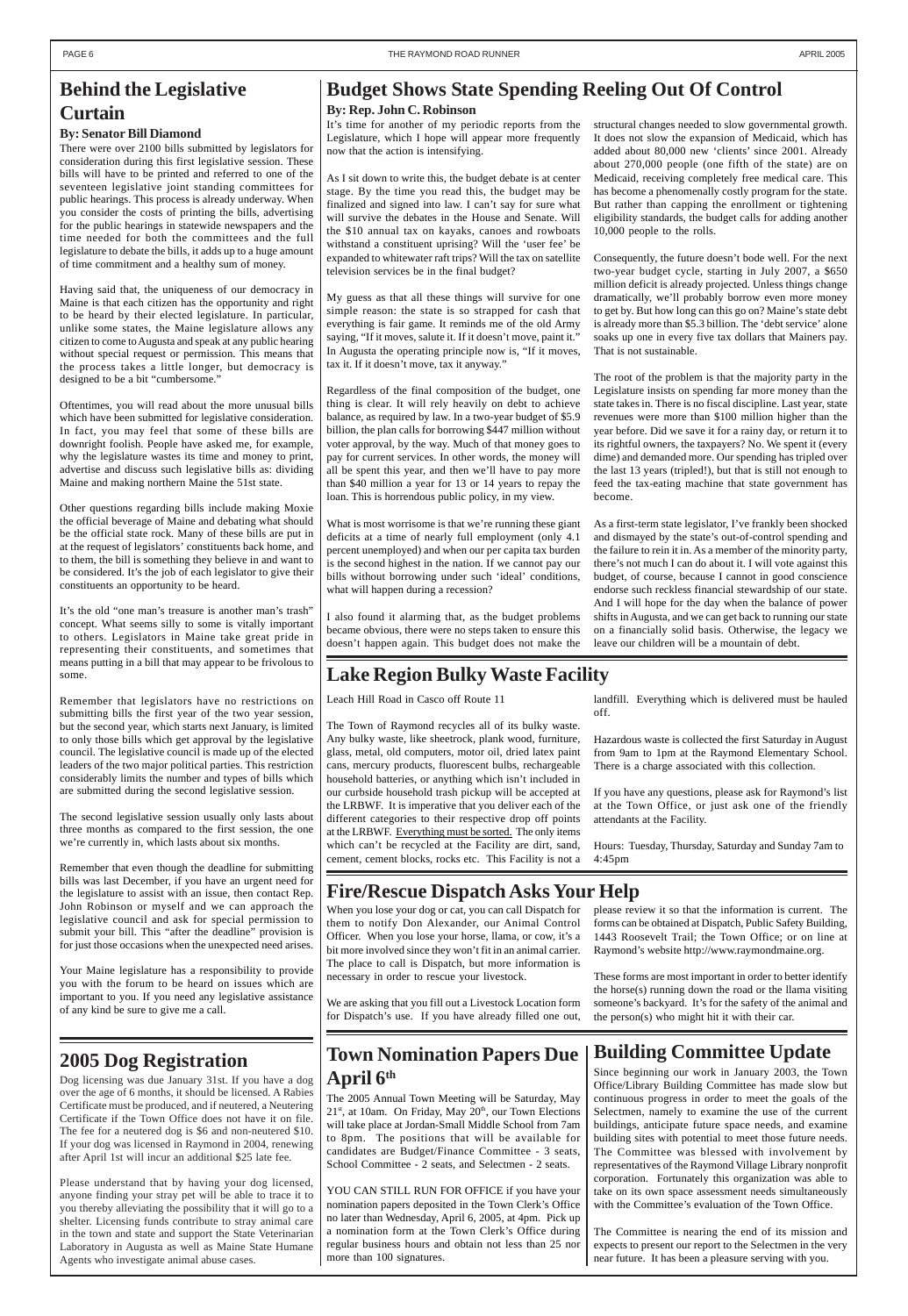#### **By: Jim Stephenson, Member, Comprehensive Plan Implementation Committee**

The recently formed Comprehensive Plan Implementation Committee (CPIC) has been meeting weekly with the purpose of implementing strategies reflecting the goals and policies proposed in the 2004 Comprehensive Plan. Those policies of highest priority have been addressed by the CPIC with the goal of presenting certain articles for approval or rejection at the Town Meeting in May. In the process of developing new ordinance recommendations based on the Comprehensive Plan, we

have been faced with challenges of incorporating these ordinance changes into the existing ordinances, in some cases replacing existing ordinances, while avoiding conflicts with existing ordinances. This challenge has required coordination with the Planning Commission. Implementation of some significant policies of the 2004 Plan will require extensive rewriting of various existing ordinances. Only so much could be accomplished in time for this May's Town Meeting. Substantial work into the next year or two is anticipated by the CPIC in order to fully implement the policies and strategies of the 2004 Plan.

In the bloody fighting of what reporter Paul Harvey correctly calls the "Uncivil War," the American Civil War (1861-1865), the contribution made by Maine volunteers has been well documented. It is a historical fact that proportionately Maine provided the Army and Navy with more men than did any other state in the North. Maine was also the birthplace for more than a few generals. Men such as Adelbert Ames (1835-1933) and Hiram Gregory (1824-1863), both from Rockland, as well as Oliver Otis Howard (1830-1909) from Leeds, and Neal Dow (1804- 1897) from Portland, earned their stars in action leading men in battle. Victory in some of these battles literally saved the Union. In the embittered four-year struggle, 73,000 Maine men chose to answer the national call, and 7,322 gave what President Abraham Lincoln called "the last full measure of devotion."

Not all the men from Maine who went to war chose to fight for the Union however. Circumstance, and maybe even self-indulgence, caused at least four Maine men to choose to fight for the Army of the Confederacy. Three of the four men who fought in the gray uniforms as Confederate officers were graduates of West Point. They were Danville Leadbetter (1811-1866) born in Leeds, Maine, who graduated 3rd in the class of 1836; the other two were classmates graduating in 1855, Frederick L. Childs (no dates) ninth in the class, born in Eastport, and James Hoffman Hill (1834-1890) ranked 23, born in Maine, at a place unknown.

The fourth was Zebulon York (1819-1900), born at Avon, Franklin County, Maine. Unlike the other three, York was educated at Wesleyan Seminary, at Kent Hill, Maine. Later, he attended Transylvania University in Kentucky. Next, he went to and graduated from the University of Louisiana, with a degree in law. It would seem that York liked the south and the southern way of life, for he chose to stay. Working hard in true Yankee fashion, he became the leading attorney in Vidalia, Louisiana. He invested his money in cotton, and at the start of the war, this native of Maine and his one and only partner were the largest slave owners in the entire south. Between the two men, they had 6 plantations and 1,700 slaves. York had the dubious "distinction" of being the major property taxpayer in the state of Louisiana prior to the Civil War.

At the outbreak of the war, York organized his own company of infantry, in the 14th Louisiana Regiment, and became its major. The 14th became a part of Stonewall Jackson's Corps. Under Jackson, York distinguished himself in battle, including the Battle of Williamsburg in Virginia. Shortly thereafter, York was promoted to lieutenant colonel, then colonel, and later he took command of the entire regiment. He fought together with his men on the Peninsula and throughout the Seven Days Battles until the Union threat to Richmond had evaporated. The Seven Days Battle had changed the course of the war. Robert E .Lee (1807-1870) now had the initiative in the east and sustained it until the terrible day at Antietam Creek the following September.

York fought at Second Manassas, in Maryland, and in the battle of Fredericksburg. During the battle of Chancellorsville, York was away on recruiting duty in Louisiana, yet he returned to his regiment in time to lead it at Gettysburg. On May 31, 1864, during the campaign in Virginia, York was promoted to brigadier-general and given the remnants of Hay and Stafford's old Louisiana brigades. York led his troops in the Shenandoah Valley during that summer and fall, fighting at Lynchburg, and on the outskirts of Washington D.C. As his rebel army retreated down the valley, at the battle of Winchester on 19 September, his left arm was so badly shattered by fragments of an exploding shell, it had to be amputated.

While recovering, York continued his recruiting efforts, though this time among the foreign-born Union prisoners of war who were confined in Confederate camps; doing this until the end of the war, when he was taken prisoner himself by Union forces. Financially ruined by the war and its aftermath following the south's surrender, he was given parole on May 6, 1865. After years of financial struggle, he finally opened the York House, a grand hotel in Natchez, Mississippi, where he became well known throughout the south as a gracious host. He died in Natchez on August 5, 1900. It is unknown by this writer if he ever regretted his actions against his nation or his fellow sons of Maine, who along with their Union brothers fell in the battles that he helped the South to win. His reasons were his own, yet his actions and those of the other three Mainers reveal an element of their character.

Even less is known about the actions of Frederick L. Childs and James Hoffman Hill, who were the West Point classmates born in Maine. Childs was born in Maine; by chance, he was the son of General Thomas Childs, West Point class of 1813, a Massachusetts native. The elder Childs had a brilliant military record during the war of 1812 and the war with Mexico. He and his young family were stationed in Maine from 1827 to 1831, and Frederick was born during this time.

#### **By: Joseph M. Webber Mainers Who Chose Rebel Gray**

Before resigning his commission as a first lieutenant in 1861 in order to join the Confederate Army, Frederick Childs had served at Fort Monroe Virginia, fought in Florida against the Seminole Indians, and taught as an assistant professor of geography, history and ethics at West Point. His service record was outstanding as well. The Register of the Provisional Congress of the Confederate States reveals that Childs was the grandson of a commander of a company of Minute Men on Lexington Green, the first battle in the American Revolutionary War.

Frederick Childs, as many other northern men in the pre-Civil War army, married a southern woman. He was married on June 12, 1856, to Mary Hooper Anderson of South Carolina. This union may have been the reason he chose to fight for the South. In the army of the Confederacy, Childs was appointed to the rank of lieutenant colonel on November 19, 1863, and assigned to the second North Carolina Battalion, charged with the defense of the State. North Carolina had seceded from the Union on May 20, 1861, the last southern state to do so. However, early in the war, Union forces occupied areas along the coast and sought to limit the flow of supplies to Confederate forces by means of a naval blockade of the state's ports.

Even fewer details are known about James Hoffman Hill. He is listed in the West Point log of graduates as being born in Maine but appointed from New York. He and Childs were in the same class as James Whistler (1834- 1903), who did not complete his studies and left West Point without graduating, but attempted to keep in contact with Hill as well as other class members through the years. Some time after graduation, Hill was stationed at Fort Laramie, in Dakota. From there, he resigned his commission as a first lieutenant and joined the Confederate Army. He appears to have survived the war without physical injury, dying June 6, 1890, in North Carolina.

Best known of the four Mainers is Leeds native Danville Leadbetter, who began his military career as assistant engineer in the development of New York's Hudson River in 1836 by helping to rebuild the Erie Canal. Later, he served in many parts of the country supervising the construction of U.S. fortifications. He ended his military career as chief engineer for Confederate General Joseph E. Johnston (1807-1891). Leadbetter, who was ranked third in his West point class of 1836, resigned from the army at the rank of captain in 1857. At that time, he began work in a civilian capacity, as the Chief Engineer for the state of Alabama. When the war began, he enlisted in the Confederate Army and later was commissioned as a brigadier general. Working for the Confederacy, he was responsible for the creation of defenses in Mobile, Alabama, and the laying out of General Braxton Bragg's lines at Chattanooga, Tennessee. Leadbetter was also with General James Longstreet (1821-1904) during his unsuccessful campaign to capture Knoxville, Tennessee. A number of Civil War historians have stated that Longstreet was robbed of most of his few chances for victory by taking Leadbetter's advice at Knoxville.

Leadbetter was imprisoned in Mobile at the end of the war, yet no record of his capture or parole has ever been found. Apparently, he escaped to Mexico and later moved to Clifton, Canada, near Niagara Falls, where he died on September 26, 1866. His body was returned to Alabama, and he is buried in Magnolia Cemetery in Mobile. On many levels Danville Leadbetter was respected by most of the Confederate high command, from President Jefferson Davis (1808- 1889) on down. However, there was at least one who stood firm in his resolve to dislike him. That man was General E. P. Alexander (1835-1910), the south's famous artilleryman who became Chief of Ordnance for the Army of Northern Virginia. He was one of only three artillery brigadier-generals in that army. Alexander referred to Leadbetter as that "Confederate from the damned Yankee Abolitionist State of Maine." Alexander was quite outspoken, by word of mouth and in print, he made it clear that he did not like the "renegade Mainer"; he further stated that everything that Leadbetter touches "goes wrong." Northerners living in and fighting for the South during the war were never completely accepted.

Many people from both the South and the North had tough decisions to make before and during the Civil War. In his speech at Gettysburg, on November 19, 1863, Abraham Lincoln (1809-1865) said, "Four score and seven years ago, our fathers brought forth on this continent a new nation, conceived in Liberty, and dedicated to the proposition that all men are created equal." This in one sentence sums up the principles of our nation. If we believe that we are all created equal, then what is it that at times makes us seem so different? It has to be something. What was it that caused so many men from Maine to leave the security and safety of their homes and risk so much for principles, while others either turned their backs or took up arms against them. The only answer is choice. Choice is the one thing we have that defines our character. There is a difference between sacrifice and retribution. The four men from Maine who chose for whatever reason to rebel against their nation made the wrong choice, and in the end, they paid a high price because of it. Yet that tells us more about their character than where they were born. Lincoln's question about how long any nation conceived in Liberty will endure still remains to be

answered. This question has to be answered by every generation. The answer depends on the choices made by that nation's people.

A public hearing will be held on April 6th to discuss proposed articles for the May Town Meeting. These articles primarily relate to Land Use and encompass zoning density changes in existing districts, a change in the boundary of one district, abolition of one district, and a change in the density allowance for elderly housing. Copies of both the current ordinances and the 2004 Comprehensive Plan are on the Raymond website, and we invite you to study these and come to the public hearing prepared for a meaningful and constructive discussion.

### **Public Hearing for Comprehensive Plan Implementation Articles**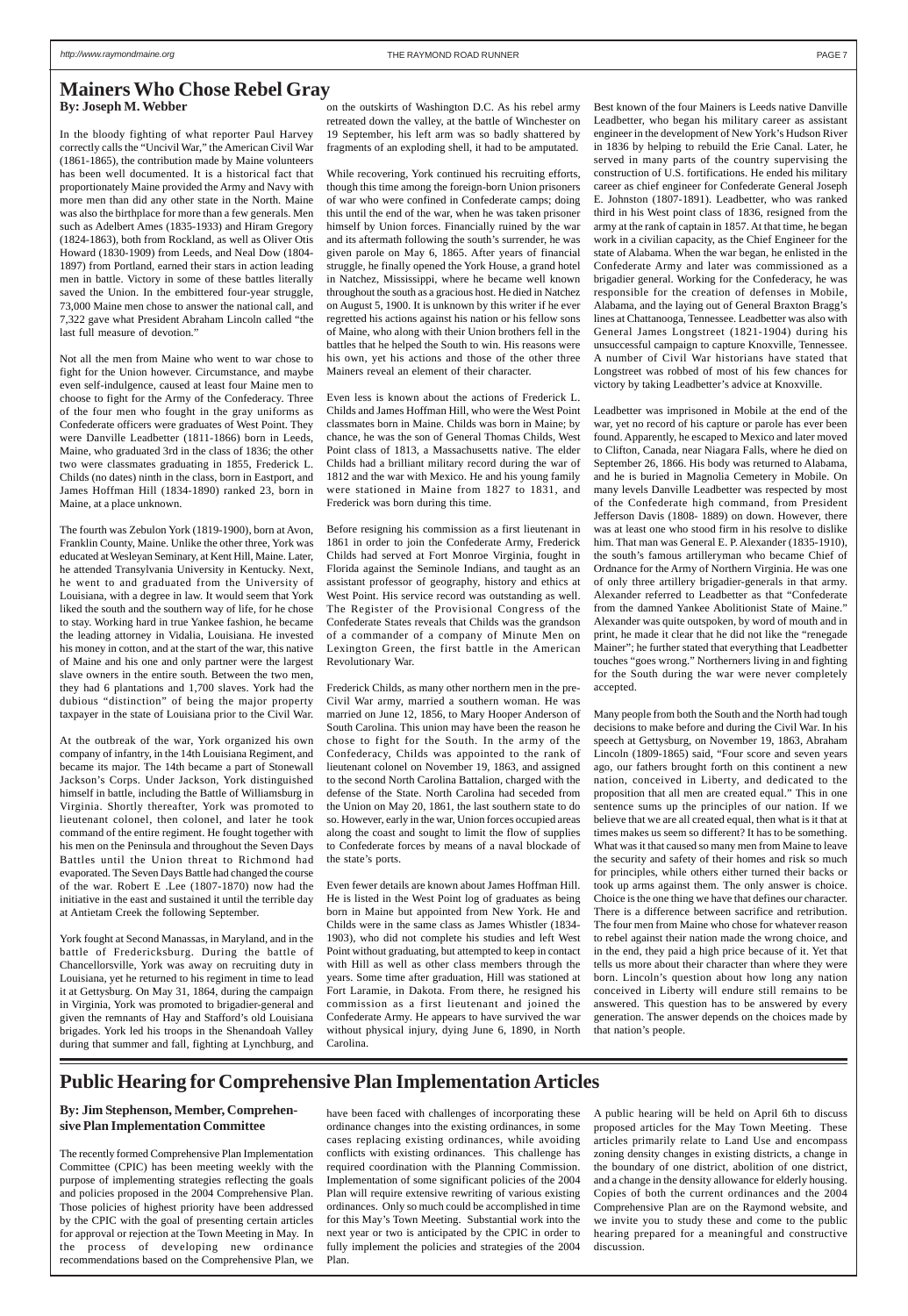### **Girl Scouts Troop 710**

Leaders: Teresa Sadak and Julie Richards Girls: Becky Grondin, Colleen Sadak, Paige Richards, Phoebe Hurd, Isobel Cunningham, Molly Miller, Emma

LaPrise, Marissa Cerino, Olivia Hurd, Samantha Feltovic

Troop 710 has been very busy. In October, they met with Firefighter Josh at the new public works building and worked on their First Aid badge. The troop then did role playing to finally earn their First Aid Badge. In November, the troop started working on their Camera badge. We went to Community Pharmacy and met with Carrie, so she could show the girls how to process film. The troop bought the girls cameras so that they could be their own photographers. They continued to work hard and earned their Camera badge. In December, they took a break and came back in January to have their Christmas party and start working on their troop flag, which they are drawing out freehand themselves. As they continue to work on their flag, they then did their Community Service project which involved making pillow kits for the kids at the Barbara Bush Hospital. They are currently working on two badges, Car Care and Let's Get Cooking, which will finalize their badge work for this year.

*From left to right, Andrew Jordan, SPL Ian Hanley, John Shively and Jamie Wiley. Missing from the picture is Sam Levinsky.*

#### **Raymond Boy Scouts**

Boy Scout Troop 800's Senior Patrol outscored 30 other patrols, carrying them to a 1st Place finish at this year's Casco Bay District Klondike Derby held at Camp Hinds. The Klondike Derby is an all day affair which took place on February 5th, a bright and beautiful Saturday. Each participating patrol pulls a dog sled loaded with the necessary gear, food and water to complete tasks set up for the day's activities. Competition includes ten different events such as a sled race, the Alaska Pipeline, fire starting, mountain rescue, knot tying, taut line river crossing, trail cooking, wood splitting, orienteering, and friction bridge building, each requiring use of Scout skills. The Senior Patrol brought to the forefront all they have

learned in their years of Scouting to receive high scores in each event. Troop 800 was represented by 4 patrols, as many of the District's Troops participating sent multiple

### **The RED Program Needs Summer Help!**

The RED Program is currently hiring employees for its summer program. We could use help beginning the second week of May. If you are 18 or older and enjoy working with children, please contact Kristi at 655- 3203.

### *Lemony Snicket* **Review**

#### **By: Claudia Trend**

At a book fair somewhere CSPAN2 was interviewing a bookseller about the Lemony Snicket series, and I could not figure out what they were talking about. When I asked our Librarian, she took me to a shelf in the Young Adult section and showed me the collection. I checked out the first book in the series, titled "A Bad Beginning," and read it in a couple of hours.

How very odd and wonderful this book is. At first I found it depressing because nothing but bad things happen to these children, but when I caught onto the wry humor embedded into the story, I was delighted. The humor and

the dreadful deeds with Victorian overtones reminded me of another author: Edward Gorey .

> This program is open to students in the  $2<sup>nd</sup>$  through  $4<sup>th</sup>$ grades. Cost of the program is \$6 per student. Runners will meet in the Raymond Elementary School gym and run on the athletic fields and woods trails. Running sessions will begin on May 10th, and will meet every Tuesday and Thursday, from 3:15 to 4:15, through June 9th. The program will culminate at the June 11<sup>th</sup> Founders Day 1K kids' race!

I asked a co-worker what her kids thought of the Lemony Snicket books, and she said that her 10-year-old son loved it and he is not a reader; her son also saw the movie and loved it although her husband found it depressing. She and I discussed what is afoot with this new genre of kidlit. She could see no redeeming value except that her son will actually read it. I, on the other hand, enjoyed it because of the wry humor AND the explanation of hard words throughout the text... a sly way of teaching vocabulary without announcing it, and saves me having to admit that I don't \*exactly\* know what the word means either!

Don't hesitate to pick up a Lemony Snicket and read it if it reminds you of your own childhood, you will feel less lonely; and if it does not, you will feel very lucky indeed.

**By: Beth Clark, Program Director**

This year the Raymond Rec Middle School Ski and Snowboard program, which was held on Tuesdays after school at Shawnee Peak, was a huge success! We had 56 participants and only one casualty! Other than a couple of cancelled dates due to extreme cold and poor driving conditions, we were able to get in 5 great weeks of skiing

and boarding this season.

I would like to say a HUGE THANK YOU and recognize all of the Volunteers who made this program possible:

Parents and community members: Mark Acker, Kathy Anaka, Lee Barry, Melissa Devio, Ken Gilmore, Scott Gordan, Peter Marcinuk, Tarah Mathieu, Steve Nadeau, Linda O'Neill, Melinda Rankin, and Chris & Ellen

VanHaastern.

I would also like to thank Charlie Miller, Dan Kaswell

### **Raymond Rec Tennis And Swim Programs**

#### **Spring Tennis Program**

Raymond Recreation Association will offer a tennis program to children in the **3rd and 4th grades.** Sessions will begin on Wednesday, April 27, and continue for 5 Wednesdays through May 25th. There is \$5 donation per student for the entire program.

Lessons will be held at Village Tennis on Mill Street in Raymond and will begin at 12:45 and run until 1:45pm. The school bus will deliver students to the tennis courts, and parents should arrange to meet children after class. Participants must wear tennis or other court-type shoes and bring a tennis racket and comfortable clothes. To arrange for racket loan, call the number below.

**Registration forms will be distributed at school the week of April 4** to be returned by April 8. If you have not registered by that date, phone Pat at 655-4657.

If you are able to help with the program, or for more information, please call Pat at the number above

#### **Summer Swim Program**

Raymond Recreation Association will sponsor Red Cross swim lessons at Crescent Beach in Raymond from June 27 to July 22. The program is for children grades K-7. The cost is \$25 per child.

Grace Leavitt will be returning as the Red Cross Water Safety Instructor.

Registration for swimming will be May 25 from 6:30 to 7:30 at JSMS Cafeteria.

Go to www.raymondmaine.org for more information on RRA programs.

### **Raymond Rec Running**

The 2005 RRA Spring Running Program is ready for another season of relays, games, races, and stretching. The goals of this program are to expose kids to a variety of **FUN** running experiences and to build the children's

self-confidence in their fitness abilities.

Registration forms will be available in the Raymond Elementary School Main Office. Please return the completed form and registration fee to RES by Friday, May 6th.

We need more adult "teammates"!! Come play with us no running experience necessary! Call Elizabeth Algeo (655-6965) or Bob Payne (655-2165) with any questions, or to volunteer.

### **Raymond Baseball/Softball**

Please note these dates for Raymond Baseball and Softball.

• Fundraising packets to be distributed beginning of April

Get ready to support the youth of Raymond by ordering your Little Caesars® Cookie Dough or Pizza kits!

- Field day tentatively scheduled for April 23rd and 24th
- Spaghetti dinner fundraiser April 29<sup>th</sup>
- Picture Day at Sheri Gagnon Memorial Park April 30th

patrols. Troop 800 congratulates the patrol from Pack 800 which won the WEBELOS Division, for a hometown sweep by the Scouting programs of Raymond.

and Randy Crockett from JSMS.

We were also very fortunate to have 4 seniors from Gray/ New Gloucester HS help us out with our snow board program, and a special thanks goes to: Nichole Dufour, Dan Metayer, Dan Mottice, and Marshall Ripley. You guys are awesome!

And last, but by no means least, I wish to say a really big THANK YOU to Lori Dibiase-Gagnon. Without her help at JSMS, taking care of things at the Lodge, and just in general being there to help with every aspect of this program, it would not have run as smoothly as it did! THANK YOU SO MUCH, LORI**!**

As always, Raymond Rec welcomes community volunteers, and if you would like to participate in this program next year, please feel free to contact me at: L7R1P9M8@gwi.net or call me at 627-3173.

**Raymond Rec Tuesday Ski Program**

Welcome Spring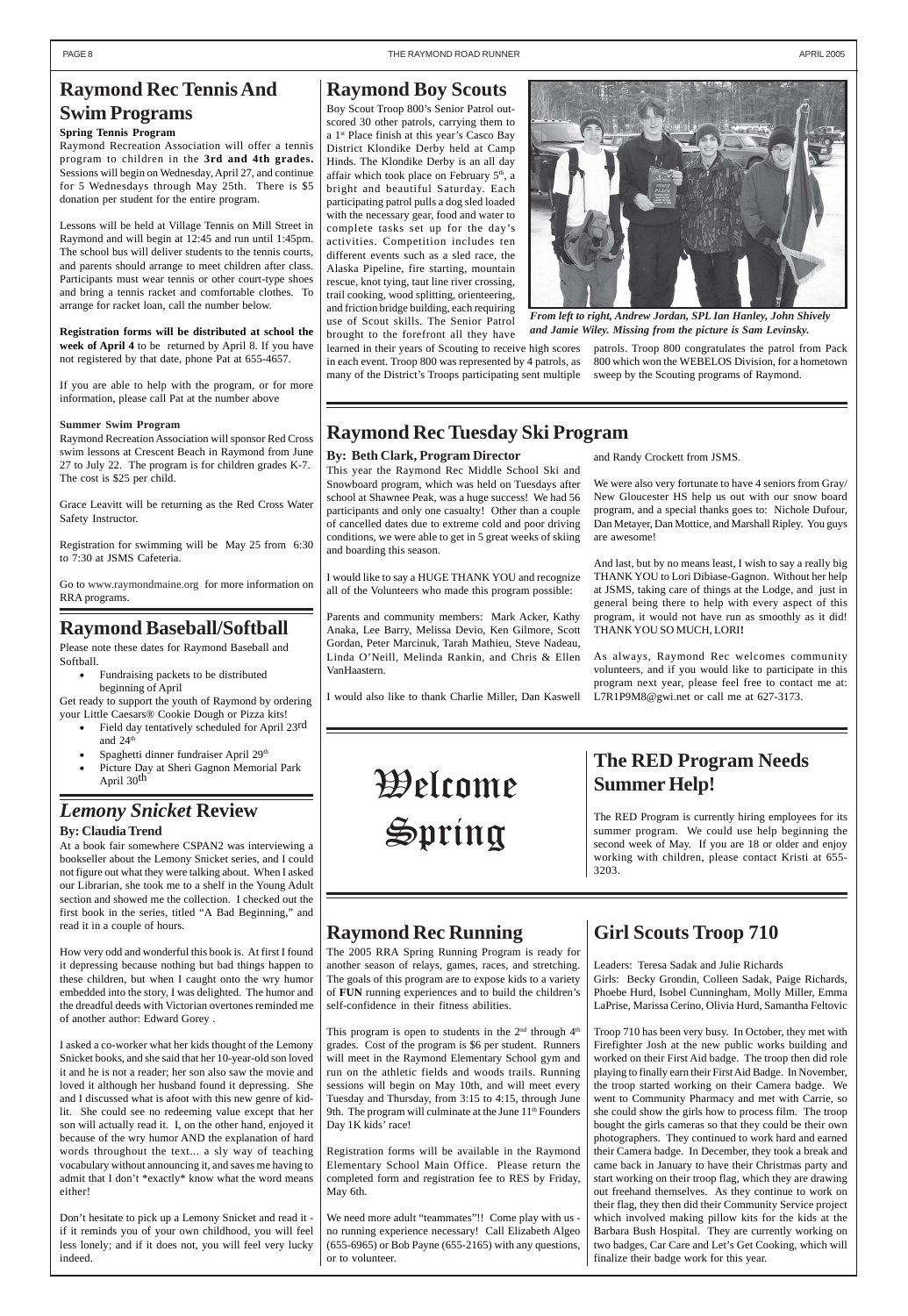#### **A Mentor is someone who…..**

…listens, encourages and simply shares their time with a young person. The Raymond Mentoring Partnership provides training, ongoing support and the opportunity to influence a child's life in a variety of positive ways. To learn more, call our office at the Raymond Elementary School, 655-8672, ext. 107.

#### **Snowshoeing And Mining**

On February 5th, 2005, Daniel Hanson, a Raymond Elementary School student went on a day long snowshoeing trip. The trip was made possible by the generosity of landowner Ray Brown of West Paris, Maine.



The "shoe" was an old quarry road up Elm Hill in West Paris, Maine. At the top of the hill there is an open quarry site (long abandoned), last used in the 1960s. Contained within the quarry site are some large tunnel type mines. The day trip included a little "prospecting" for some quartz, mica and feldspar minerals.



### **The Raymond Food Pantry Has A New Home**

Beginning April 1st, the Raymond Food Pantry will be located in the lower level of the Lake Region Baptist Church on Route 302 in Raymond across from Key Bank. The hours will remain the first and third Thursday of each month from 2-6pm. The next pantry opening will be April 7th. Call 655-3881 with questions.



*From left to right are: Caryl Gilman, Dale Gilman and Bob Jones.*

### **Raymond Lions Club Is Supporting R.I.S.E**

The Raymond Lions Club recently voted to donate 100% of the proceeds from redeemable beverage bottles and cans collected at the Jordan Bay Animal Hospital site on Rt. 302 for the month of April to support R.I.S.E. in its efforts to fund the building of 3 homes in the tsunami hit region of SE Asia.

## **Memorial Bench For Frances**  $\left| \begin{array}{c} \n\text{Date also supported the Boy Scout program by attending } \n\end{array} \right|$  and  $\left| \begin{array}{c} \n\text{Date A B} \n\end{array} \right|$  its activities, working with the boys, including helping 2 **Small**

This is a project worthy of the support of all Raymond residents. Please drop off your bags and boxes of redeemable cans and bottles any time, day or night. "Drop" is probably not a good word as bottles will break. Please PLACE them in the collection container. Your support of our joint effort is really appreciated.

**Raymond Lions Honor Dale**

**Gilman**

At a recent meeting, the Raymond Lions Club honored long time Raymond resident and Past President of the Lions Club Dale Gilman with a Melvin Jones Fellowship. This is the highest level of recognition that a Lions member can receive for work done for Lions and for the

community.

Dale has contributed mightily to the Lions Club since it was chartered 10 years ago, serving as a Director, V-President and, for 3 straight years, a steady, dedicated and effective President. He's participated in the bulk of the service and fundraising activities of the club and has ably represented us at Zone, Regional and District

meetings and conventions.

More importantly, he has served the community of Raymond for well over 2 decades. He was a member of the Fire Department for 20 years, holding the position of Lieutenant for part of that time. Among the awards he received were: Record of Excellence in Day to Day Performance in '94-'95 and Firefighter of the Year for

'95-'96.

He served on the elementary school building committee from its inception in 1990 through the dedication of the

Raymond Elementary School in 2000.

#### **By: Louise Lester**

Some of us can well remember music class with Mrs. Small. I met her when I moved to Raymond in 1950 as a first grader and enjoyed her classes and good humor for eight years while attending the four room K-8 Jordan-Small School. This tiny woman held our enthusiasm and attention while teaching us about music theory and guiding us through annual class performances at the school and the K of P Hall on Main Street.

Dale is also one of the  $1<sup>st</sup>$  to respond to calls for assistance from those in need of his knowledge of construction, especially the older folks that just need a bit of advice on how to proceed.

Mrs. Small taught in Raymond for 35 years from 1932 to 1977 giving Raymond students and citizens education and entertainment. She single handedly produced class and school shows as well as performed professionally with the Portland Symphony Orchestra.

It is with pride that I announce an effort to erect an engraved granite bench near the Bicentennial Tree at the entrance of the Raymond Elementary School. This project will cost \$550, which we intend to come from private donations. If you wish to contribute, please send your donation in care of Louise Lester, Raymond Town Office. 401 Webbs Mills Road, Raymond, Maine 04071. Any questions will be answered at 207-655-4742 ext. 21 or louise.lester@raymondmaine.org.

### **Keeping Your House Safe**

Home safety precautions are always important, but it is especially important to make your home "accident-proof" while it is on the market. Many potential buyers will be coming through your home who won't be aware of the minor hazards that you and your family instinctively avoid. Go through your home with an eye for potential hazards. Remove the obstacles that you can and post "watch your head" or "watch your step" signs where they are needed. Look for loose banisters, uneven steps, precariously placed plants, art objects or anything else that could fall over and anything that you have to step over or duck under. Make sure that rugs will not slip, especially those at the bottom of stairs. Take the time to make your home safe for viewing, so potential buyers aren't put off by unexpected accidents or mishaps while in your home.

#### **By: Pat Smith, President**

In response to widespread concern for the future of Raymond Recreation Association programming, I am writing to give the facts about what has and is happening in regard to our insurance coverage. I am optimistic that we will have insurance in place before July.

#### **Here are the facts:**

- Based on an interpretation from the Maine Municipal Association attorney, the Maine Municipal Association did not renew insurance coverage on Raymond Recreation Association programs through the town.
- Thanks to the efforts of Don Willard, our current coverage continues through June 30.
- Our programs will continue to run as they always have.
- We will make a public statement regarding any changes to our programs after June 30, if we fail to find insurance coverage by that date. Our organization can still exist, but the nature in which we provide programming may have to change.
- I do not believe that this will happen. Our Board of Directors will know and participate in

#### decisions long before June 30!

• I have been working with an insurance agency who is looking for an insurer for our programs. Finding an insurer is proving to be a challenge,

but we believe we will succeed. The good thing is that we have time work on it.

- Don Willard has sent out an e-mail statewide to town managers asking if they have a NFP Rec program in their town and how it is insured. This may provide some very helpful information.
- Don wants to be kept informed about our progress and wants to assist as he is able.
- Check the Raymond website for updates on our progress on this project.

#### **What you can do:**

- Please reassure anyone who is interested that we are working on a solution and believe we will find one.
- Any ideas or suggestions that you have are welcome. Call me at 655-4657.
- Most importantly, please continue to volunteer for and support Raymond Recreation programs. All of us are dedicated to offering quality programs for children.

candidates for the Eagle Scout award, and serving as Forestry merit badge counselor.

Dale has been and will continue to be an asset to the people in the Town of Raymond. Give him your thanks the next time you see him.

### **Update on Raymond Recreation Insurance**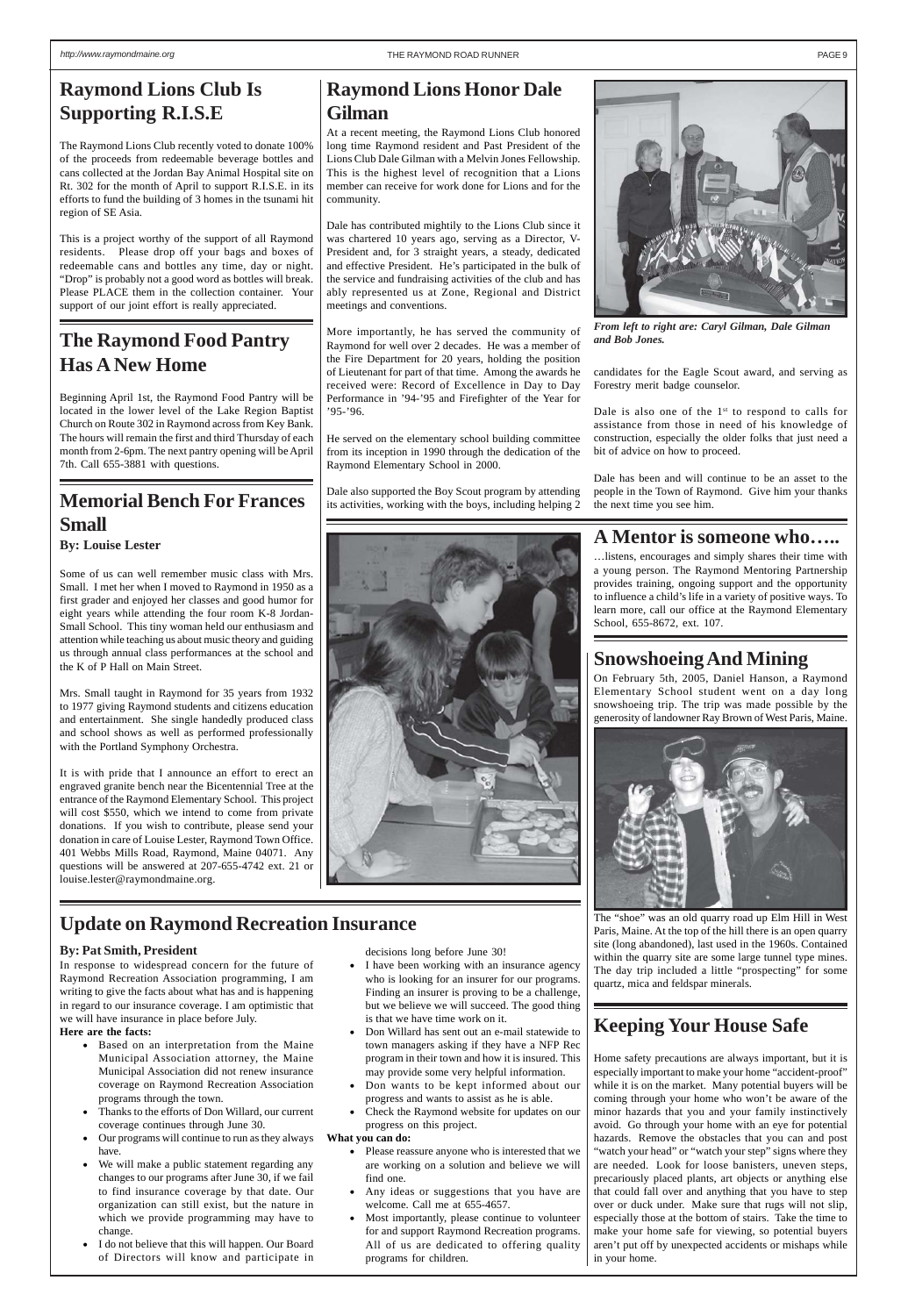### **Staff Appreciation Dinner At RES**

It took a few snow dates, but the staff appreciation dinner for Raymond Elementary School employees was finally held on Friday, March 4. The RES cafeteria was filled with the sights, sounds and smells of a wonderful Mexican fiesta. This feast was coordinated and cooked by Dennis Woodruff, John Dionne, Stephen Seymour and Dennis Dorey. Staff and family members had a great time enjoying the delicious food and one another's company. A special 'Thank You' goes to out to Raymond businesses for providing the gift certificates and gifts used for the door prizes. These special friends of RES include Montebello Restaurant, Raymond Village Florist, Good Life Market, Final Touch Nail Salon, Kayla Harding, Danielle's Sebago Diner, and Innisbrook. This special event was a great way to celebrate the hard work and efforts of all members of our staff.



*The four amigos, Stephen Seymour, Dennis Dorey, John Dionne and Dennis Woodruff, served up some mighty fine Mexican food at the RES Staff Appreciation Dinner.*

#### **Raymond Elementary Report By: Norma Richard**

We have (hopefully) made it through the worst of the winter weather. In spite of the many interruptions due to early dismissals, late starts and storm days, the children continued to do outstanding work. I want to take this opportunity to thank our custodial staff, especially Rick Dwinnell and Donna Larrabee, for their hard work in keeping the building plowed, shoveled, and sanded during this long and difficult winter. I would also like to thank Nathan White and Raymond Public Works for all of their hard work. In light of all the snow we have had, I anticipate that we are going to have a very muddy spring on our playground. Please be sure that your children are properly dressed for recess and that they continue to wear boots until we make it through mud season. Our custodial staff will also thank you, as this will help to control the amount of mud and dirt being brought into classrooms.

We are also searching for extra snow pants and boots to keep at school for children who need them for recess. We are happy to take outgrown pairs this spring to keep on hand for next winter. If you have boots or snow pants in good condition that you would like to donate to RES, please drop them off in the office and we will store them for the next winter season. I would also like to thank those who donated hats and mittens to our students,

On Saturday, March 5, 2005, nine  $3<sup>rd</sup>$  and  $4<sup>th</sup>$  graders from Raymond Elementary School participated in the 2005 Orff Elementary Music Festival. They spent the day at Windham Primary School, singing, dancing, and playing Orff instruments. At the end of the day they put on a performance for their families. The participants were Serena Cobleigh, McKenzie Rowe, Sydney Gagnon, Brianna Phinney, Katelyn Tucker, Jenny Walker, Cassidy Gaudet, Sandra Carter, and Lauren Harris. The instructors for the festival were Nancy Cash-Cobb and Donna Hurd, both music teachers in Windham, and Patricia Gordan, music teacher at RES.

especially Mrs. Woodruff, Mrs. Bartash, and Martha Peters. These extras meant warm hands and ears for many children.

We are now working on transition plans for next school year. This means that we are already looking at schedules, teaching assignments, and class assignments for children. Teachers put in tremendous time and effort to develop next year's class lists. It is so very important for all of our elementary students that we have a good balance of students in each classroom, bringing a range of academic and social strengths and needs to the class. I especially appreciate the conversations between parents and teachers at the second trimester conferences regarding class placement for next year.

This year's RES Academic Fair will be held on Thursday, April 14, from 5–7pm. I hope that parents and community members will put this date on their calendars so that we can eliminate any conflicts for our students and their families the evening of Academic Fair. This year our 3rd and  $4<sup>th</sup>$  graders will perform at the Fair. Academic Fair is a wonderful opportunity for our students to share their learning with family and friends. On behalf of students and staff, I would like to extend an invitation to all members of the Raymond community to join us on April 14. Don't forget that the Scholastic Book Fair will be held the week of April 10–15 and will be open the evening of Academic Fair.

### **RES Students Participate In Music Festival**

### **Attention QSP Fundraiser Buyers - Parents At JSMS**

A call was made to replace one order (approximately around Christmas), and the QSP representative immediately took care of this for us. However, there was no name given to the rep for this order. The replacement order was received in December, but has not been picked up at the school. The order is for a roll of wrapping paper, 'Floral Stripes'. We really want to take care of making every order right with our supporters, and we were very fortunate this year to have only one order need to be replaced. If this order belongs to you, it is in the office at JSMS and can be retrieved from Kathy Woodbrey.

#### **By: Mike McClellan**

The Poland Regional High School has created space for 15 new Raymond students in the 2005-2006 school year. Poland, Mechanic Falls and Minot partnered to create the high school which opened six years ago. Upon opening the school, PRHS accepted Raymond students at both middle school and high school levels. The new Raymond Middle School has ended the need for middle school support. In that first year, a majority of students leaving Jordan-Small Elementary School choose to go to PRHS and the Whittier Middle School. At the conclusion of year one, the PRHS School Board realized that the building was already full and limited their acceptance of Raymond students to siblings of current students in the school. This school year is the senior year for that first seventh grade group of students. As a parent of two PRHS students, I cannot say enough about this educational institution. My children were highly challenged in their education and

also involved in sports, music, theater and a variety of other activities. When you choose PRHS, it becomes a family affair. The entire family is encouraged to be a part of the students' learning. While Raymond is not a partner in the district, we have always been accepted and treated as if we were. At this writing the Poland School Board has just voted to pay to provide a bus to travel to Raymond in the next school year in thanks for the funding Raymond will send to PRHS. PRHS clearly seeks our students because they value the quality of student Raymond sends. There are 15 openings created for next year. I understand that there already are numerous applicants who have begun the process to be accepted. If you have interest in this option, I would urge you to move quickly. You can contact the PRHS Principal Derek Pierce at 998-5400. If you wish to know more about the school, there are many families in Raymond currently attending PRHS. You certainly can contact me at 655-4438. Good luck in your choice!

Appointments are now being taken for kindergarten screening. If you are a current Raymond resident and have a child who will be 5 years old on or before October 15, 2005, and will be entering kindergarten in the fall, then please call the Superintendent of Schools office at 655- 8666 to schedule a screening appointment for the afternoon of May 4 or May 11. Proof of residency, your child's birth certificate and immunization record are required to register your child for kindergarten. A kindergarten physical is also required prior to starting school.

Please call Mrs. Peggy Jensen, Home-School Coordinator, at 655-8672 extension 108 if you are new

## **RES/JSMS Scholastic Book Fair April 11th-15th At RES**

The PTA will be organizing its spring fundraiser soon, and volunteers are needed to be in the school library to help the children during their library time. Watch for notices coming home! For more information and to volunteer call 655-4446.

#### **Attention 8th Grade Parents**

The next 8th grade parent meeting will be held on Wednesday, April 13th, at 7pm in the JSMS library.

We have dates for the end of the year activities and would like to share this information with you. All 8th grade parents welcome!

#### **Poland Regional High School Seeks Raymond Students**

### **Kindergarten Screening At The Raymond Elementary School**

to the Raymond School District or have not yet scheduled your home visit.

Important dates for kindergarten screening include the following:

- Monday, May 2: Parents' Informational Meeting for Kindergarten Screening at 6:30pm in the Raymond Elementary School cafeteria. This meeting is for parents only.
- Wednesday, May 4: Kindergarten Screening appointments at 1pm or 2:30pm
- Wednesday, May 11: Kindergarten Screening appointments at 1pm or 2:30pm.

Be Sure Not to Miss……… **April Fools Family Night Dance with The Disclaimers** (It's Free - No Foolin' !) Friday, April 1, 6:30-8:30pm at Jordan-Small Middle School Bring your family for a fun, free night of live music and dancing. Come chase away those winter blues with your friends and neighbors! Sponsored by S.E.A.R.C.H., Raymond Mentoring Partnership, and Raymond PTA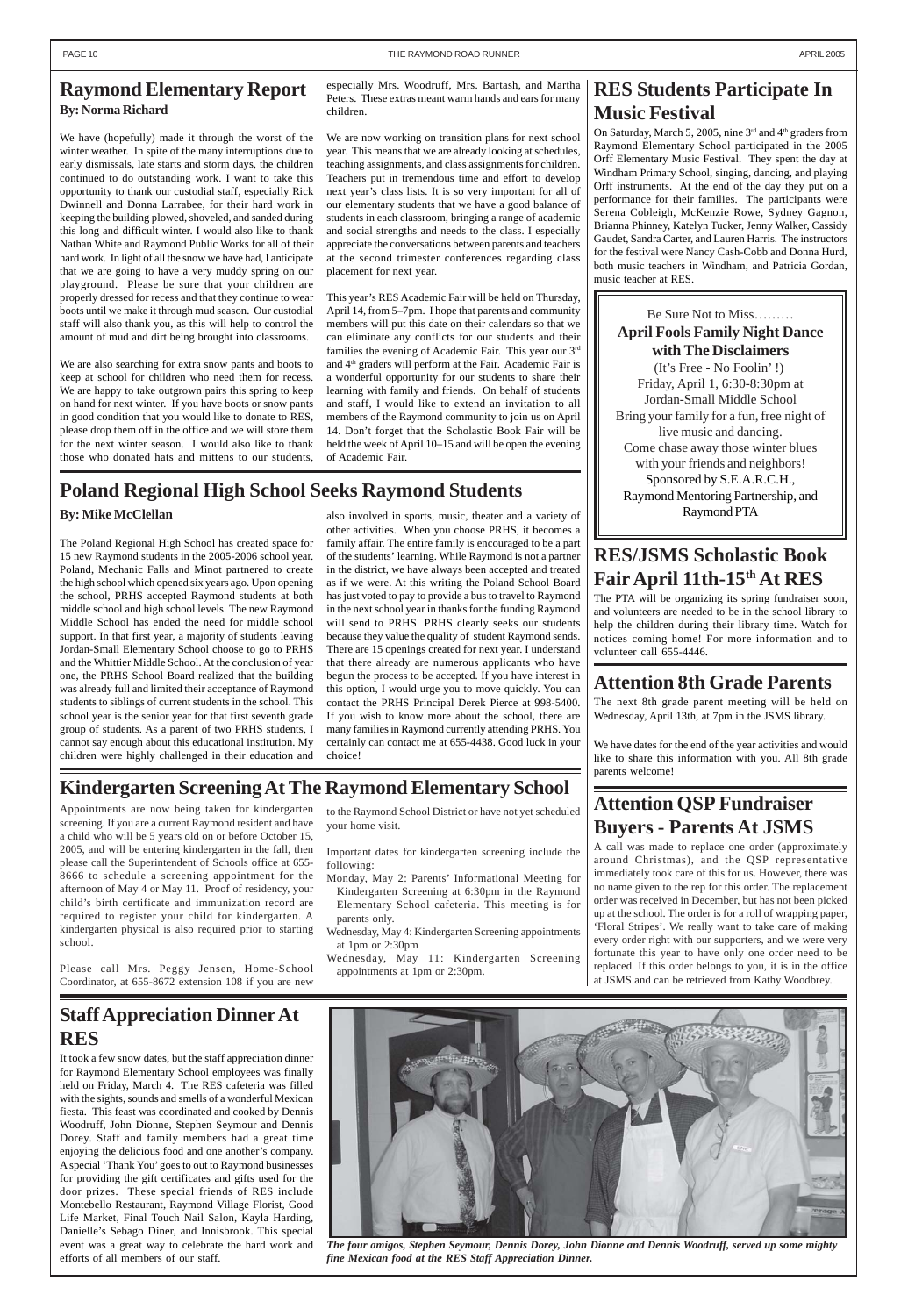**以外外谷** 

 $\frac{1}{2}$  $\overleftrightarrow{2}$  $\frac{1}{2}$  $\overrightarrow{2}$  $\overline{\mathbb{Z}}$  $\overleftrightarrow{2}$  $\overbrace{\mathbb{Z}}$  $\overleftrightarrow{2}$  $\overleftrightarrow{2}$  $\Rightarrow$  $\overrightarrow{2}$  $\overleftrightarrow{2}$  $\frac{1}{2}$ XX

毕毕

路路  $\overline{\mathbb{X}}$  $\approx$ 

\*\*\*\*\*

 $\frac{1}{2}$ 

公公公公

XX

XX

 $\overline{2}$  $\overrightarrow{2}$  $\overrightarrow{2}$  $\sqrt{2}$  $\frac{1}{2}$  $\overleftrightarrow{2}$  $\frac{1}{2}$  $\overleftrightarrow{2}$  $\frac{1}{2}$  $\Rightarrow$   $\overrightarrow{\mathbf{r}}$ 

☆

 Friday April 8, 2005 7:00PM Saturday April 9, 2005 7:00PM -

#### Jordan Small Middle School Raymond, Maine



Doors Open at 6:00pm

\*\*\*\*\*\*\*\*\*\*\*\*\*\*\*\*\*\*\*\*\*\*\*\*\*\*\*\*\*\*\*\*\*\*\*\*

# Jordan Small Middle School Drama Club Presents:



Directed By: Marilee Dunklee and Mary Thornton

*From the Broadway Junior Collection Produced by Special Arrangement with Music Theater International* 

## **An Interview with... Charles Miller JSMS Principal**

#### **By: Avalinda Haycock, Sarah Tripp and Jordan Flynn**

We recently asked Mr. Miller a few questions about his background, and we wanted to share some things we found out about our principal.

- *Q: Do you like your job as JSMS principal?*
- **A:** Yes, I love my job. I especially like to help children grow and learn.
- *Q: Did you have any other jobs before this one?*
- **A:** Yes, I was Assistant Principal in Sanford, a Sergeant in the army, an athletic director in Westbrook, and spent five years in a monastery.
- *Q: Where did you go to high school?*
- **A:** Cape Elizabeth High School
- **Q***: Where did you go to college?*
- **A:** Don Bosco (New Jersey), St. Francis (Biddeford, ME) and the University of Maine (Portland)



- *Q: How many years did you go to college?*
- **A:** I went to college for five years, but took a year off to go into the army. I took two courses every semester.
- *Q: Have you ever lived anywhere other than Raymond? If so, where?*
- **A:** Cape Elizabeth, Gorham, So. Portland, Billerica
- *Q: Do you have any pets?*
- **A:** A dog , Lucky. He is a cocker spaniel.
- *Q: Are you married? If so, how many years have you been married and what is your wife's name?*
- **A:** I have been married for 33 years and my wife's name is Janice. We have been married since 1972.
- *Q: Do you have any kids?*
- **A:** Yes, Justin (27) and Megan (21)
- *Q: When is your birthday?*
- **A:** My birthday is on August 19, 1947. I will be turning 58 this summer.
- *Q: What is your favorite television show?*
- **A:** Law and Order. I like crime shows.
- *Q: What is your favorite reading genre?*
- **A:** Crime Mysteries
- *Q: Who is your favorite author*
- **A:** Dick Francis
- *Q: What is your favorite beverage?*
- **A:** Homemade low-calorie banana shakes.
- *Q: Who is your favorite athlete?*
- **A:** Ted Williams
- *Q: What kinds of movies do you like?*
- **A:** Police Detective movies
- *Q: What is your favorite color?*
- **A:** Blue

#### $\overleftrightarrow{2}$

*Q: Who is your favorite artist?*

**A:** Monet. I love art.

- *Q: Do you have a favorite food? If so, what is it?*
- **A:** Spaghetti and meatballs.
- *Q: What is your favorite music?*
- **A:** I listen to everything. I especially like Mozart and opera.
- *Q: What is your favorite musical instrument?*
- **A:** I like the guitar.
- *Q: What is your typical day like?*
- **A:** I wake up at 5:30, come to school, have a cup of coffee, read the morning notices, greet the students, answer phone calls, have meetings, and handle student discipline.
- *Q: Do you have an important event in your life? If so, why is it important to you and how old were you?* **A:** The most important thing that happened to me was the day I was married. It totally changed my life. My wife is my best friend. I was 25 years old when I was married.

**By: Coach Powers, Coach Dionne, & Mr. Fitch, Athletic Director**

We cannot begin to put into words how much we enjoyed this year's basketball season. The boys endured many tough practices and improved their skills in all aspects of the game. The team's hard work paid off as they won the Pine Tree League Championship. The team posted an impressive record of thirteen wins and no losses. Key components to the team's success were a tough defense and tenacious full-court press coupled with a

### **Jordan-Small Middle School Boys Enjoy A Championship**

## **Basketball Season**<br> **Basketball Season**<br> **Comparison**<br> **Basketball Season**<br> **Basketball Season**

This year's roster included the following: 8th graders-Nate Dixon, Brandon Guerette, David Pike, Brian Laroque, Jeff Laroque, Andrew O'Neill, Kevin Gardner; 7th graders - Dylan McGowan, Jordan Baker, James Plummer, and Sam Hutchinson.

The boys should be very proud of their accomplishments this year, not only for winning the championship but also for demonstrating good sportsmanship throughout the season. Congratulations!